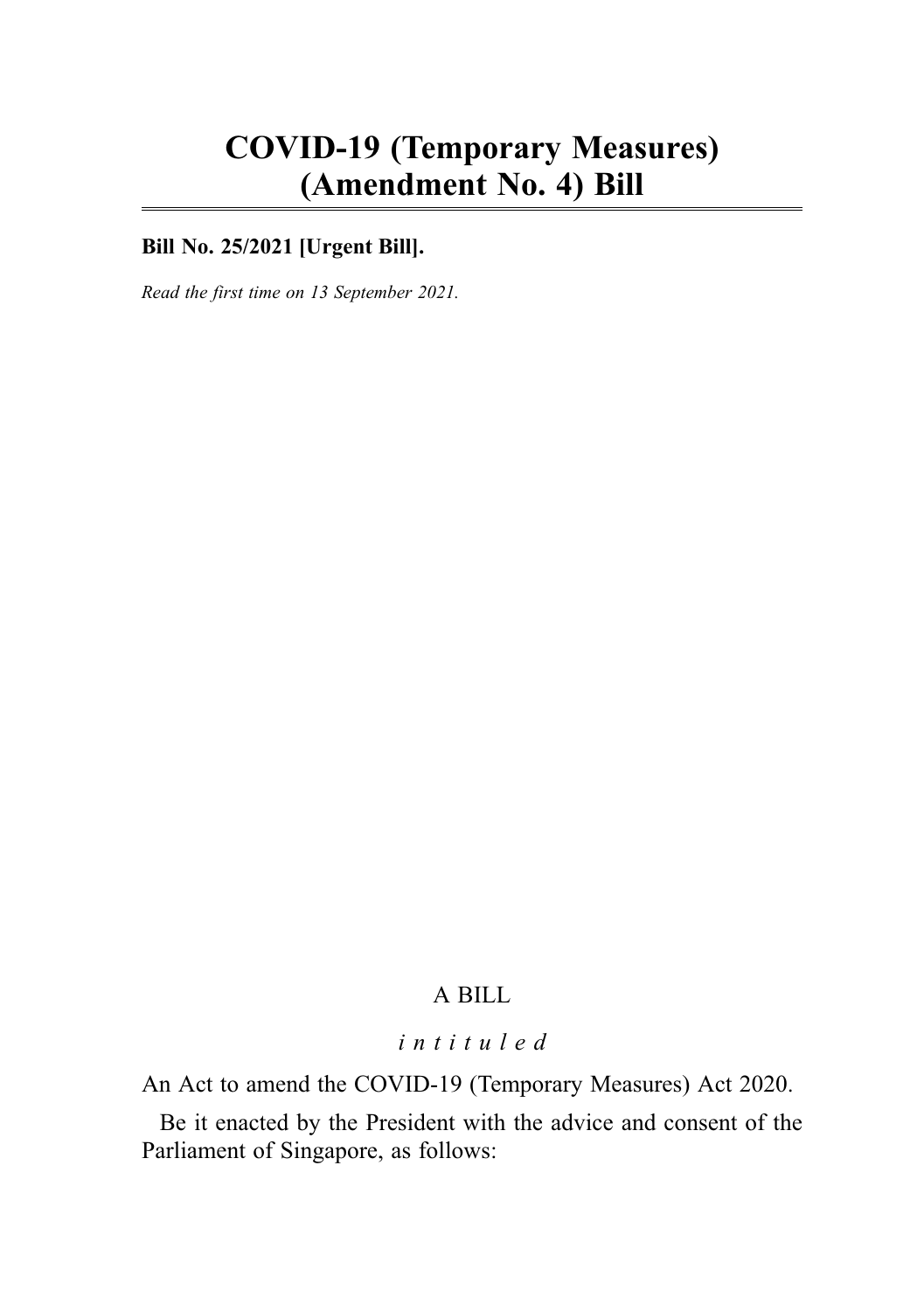# Short title and commencement

1. This Act is the COVID-19 (Temporary Measures) (Amendment No. 4) Act 2021 and comes into operation on a date that the Minister appoints by notification in the Gazette.

# <sup>5</sup> Amendment of section 79F

2. Section 79F of the COVID-19 (Temporary Measures) Act 2020 (called in this Act the principal Act) is amended by inserting, immediately after subsection (2), the following subsection:

"(2A) For the purpose of subsection  $(2)(c)$ , different fees may <sup>10</sup> be prescribed for different applications.".

# Amendment of section 79H

3. Section 79H of the principal Act is amended by inserting, immediately after subsection (1), the following subsection:

"(1A) An application under subsection (1) by a party to the <sup>15</sup> initial determination must be accompanied by the prescribed fee.".

# New Part 12

4. The principal Act is amended by inserting, immediately after section 84, the following Part:

20 **"PART 12** 

# RENTAL WAIVER DUE TO COVID-19 EVENT IN 2021

Division  $1$  — Preliminary

#### Purpose of this Part

85. The purpose of this Part is to mitigate the impact of <sup>25</sup> COVID-19 events, occurring during the period starting on 5 August 2021 and ending on 18 August 2021, on eligible lessees and licensees of non-residential properties by providing them waiver of rent and licence fees under their leases and licences in specified situations.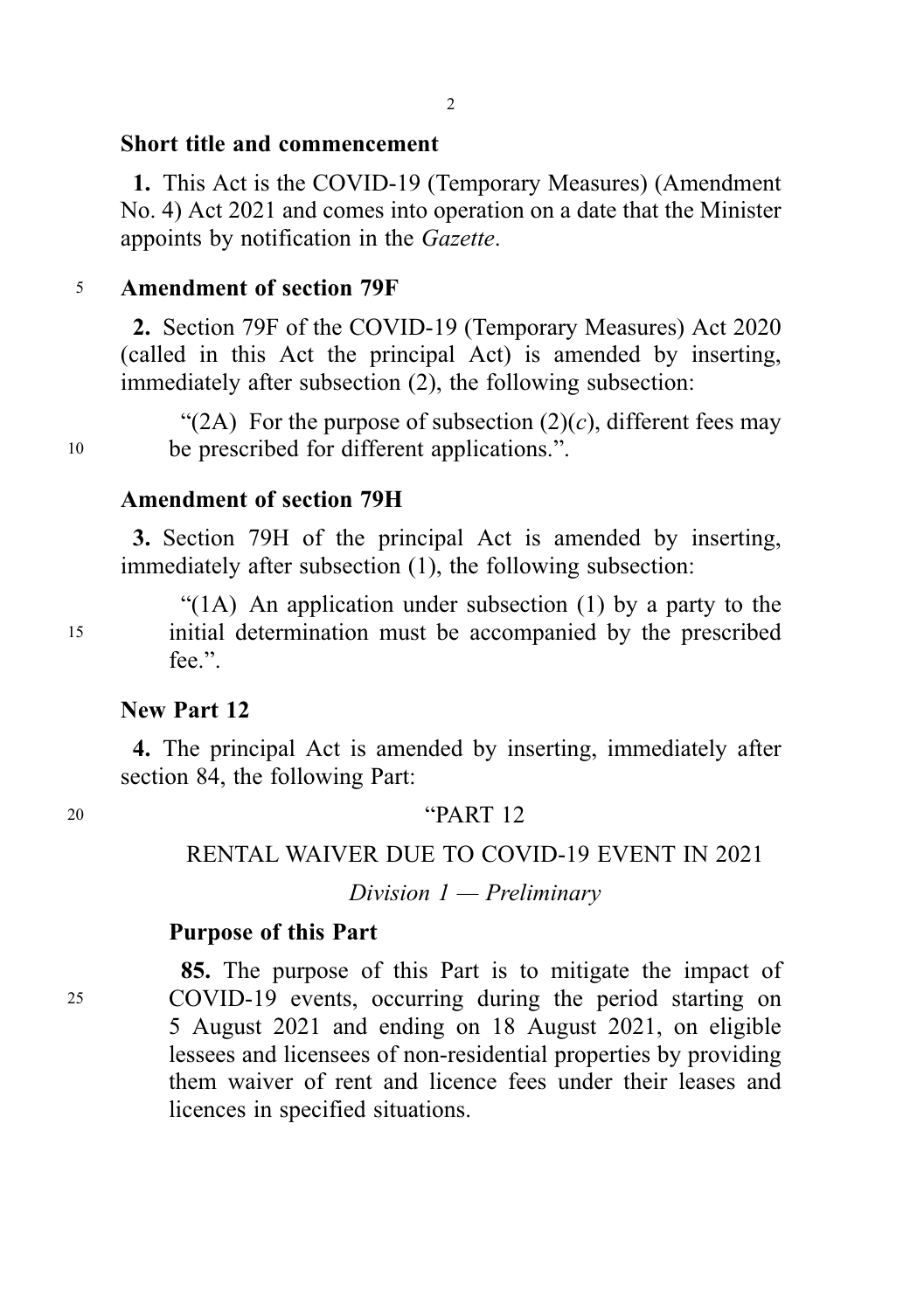## Interpretation of this Part

- 86. In this Part, unless the context otherwise requires
	- "assessor's determination" means a determination by a rental waiver assessor under section 97 on an application made under section 95; 5
	- "Authority" means the Authority mentioned in section  $87(1)$ ;
	- "Division 4 determination" means a determination by a rental waiver assessor under section 102, on an application made under section 100, that it is just and  $10$ equitable in the circumstances of the case for a notice of rental waiver to be issued even though the lease agreement does not satisfy section 91(2);
	- "IRAS" means the Inland Revenue Authority of Singapore established by the Inland Revenue Authority of <sup>15</sup> Singapore Act;
	- "landlord", for any property, includes a lessor, sub-lessor, licensor or sub-licensor for that property, but excludes a person or class of persons prescribed as not being a landlord or landlords; 20
	- "lease agreement", for any property, means an agreement for leasing or licensing the property that is in writing or evidenced in writing, and includes a lease or a licence;
	- "notice of rental waiver" means a notice issued by the Authority under section 92(1); 25
	- "occupier" includes such person as may be prescribed;
	- "prescribed tenant-occupier" or "PTO" means a tenant of any prescribed property who is an occupier of that property;
	- "PTO chain", for a prescribed property, means a chain of 30 landlords and tenants of the property ending with a PTO;

"PTO's landlord" means the landlord of a PTO;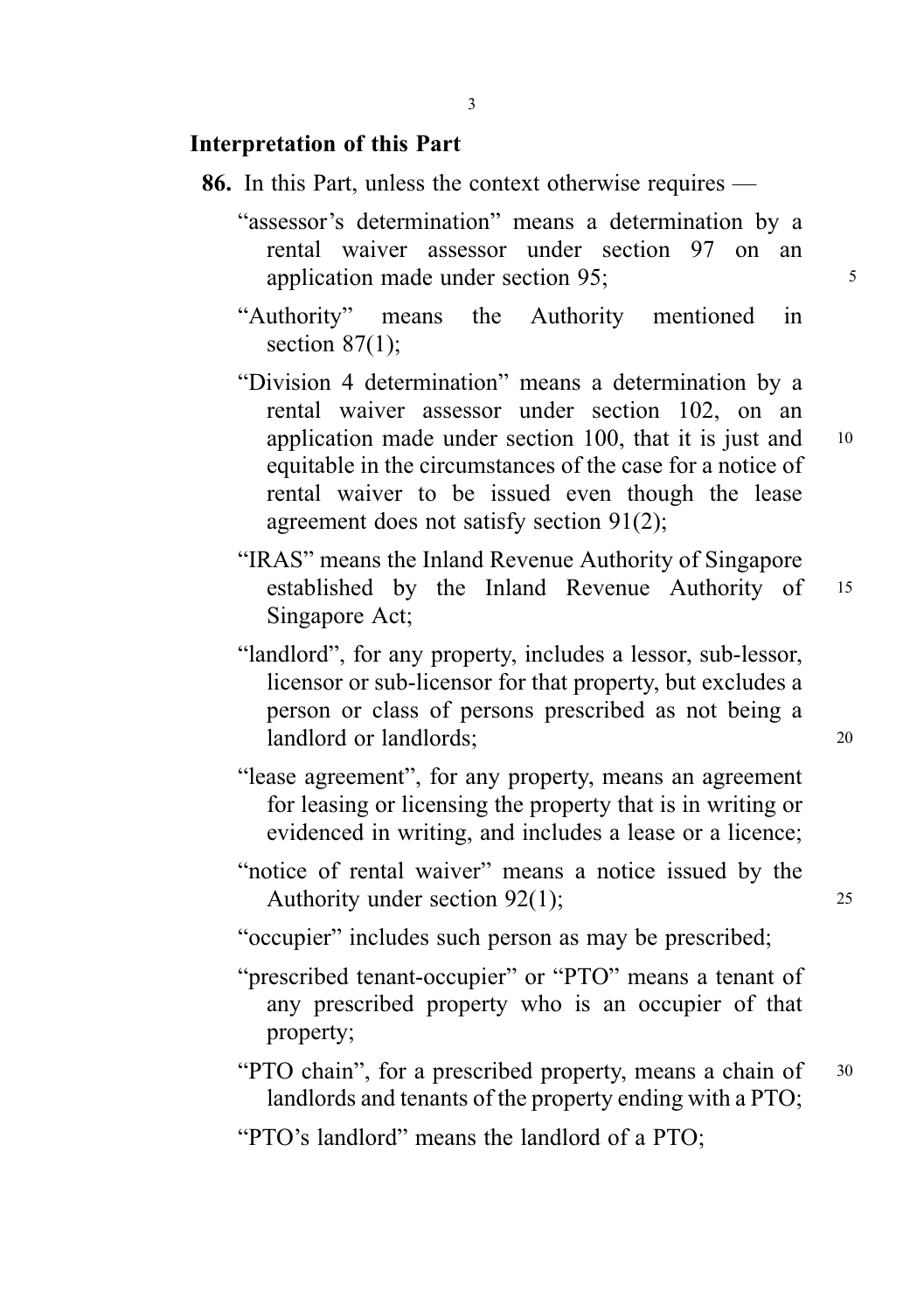|                          | "Registrar" means the Registrar of rental waiver assessors<br>appointed under section $88(1)$ , and includes any Deputy<br>Registrar of rental waiver assessors performing the<br>functions of the Registrar;                                                                                |
|--------------------------|----------------------------------------------------------------------------------------------------------------------------------------------------------------------------------------------------------------------------------------------------------------------------------------------|
| $\overline{\phantom{0}}$ | "rent" means the total amount payable by a tenant for the<br>lease or licence of the property concerned, and includes<br>any service charge and maintenance charge, and any<br>other thing that is prescribed as being rent, but excludes<br>any thing that is prescribed as not being rent; |
| 10                       | "rental waiver assessor" means a person appointed to the<br>panel of rental waiver assessors under section 89;                                                                                                                                                                               |
|                          | "tenant", for any property, includes a lessee, sub-lessee,<br>licensee or sub-licensee for that property, but excludes a<br>person or class of persons prescribed as not being a                                                                                                             |
| 15                       | tenant or tenants.                                                                                                                                                                                                                                                                           |

#### Authority for this Part and delegation by Authority

87.—(1) The Minister charged with the responsibility for law is the Authority for this Part.

(2) The Authority is responsible for the administration of this <sup>20</sup> Part.

(3) The Authority may delegate any function or power of the Authority in or under any provision of this Part (except sections 88 and 89, and the power of delegation conferred by this subsection) to any of the following persons (called in this <sup>25</sup> section a delegate), subject to any condition or restriction the Authority specifies:

- (a) a public officer;
- (b) a public body.

(4) Where the responsible Minister for a public body is not the <sup>30</sup> Minister charged with the responsibility for law, any delegation under subsection (3) to that public body may only be made after consultation with the responsible Minister for the public body.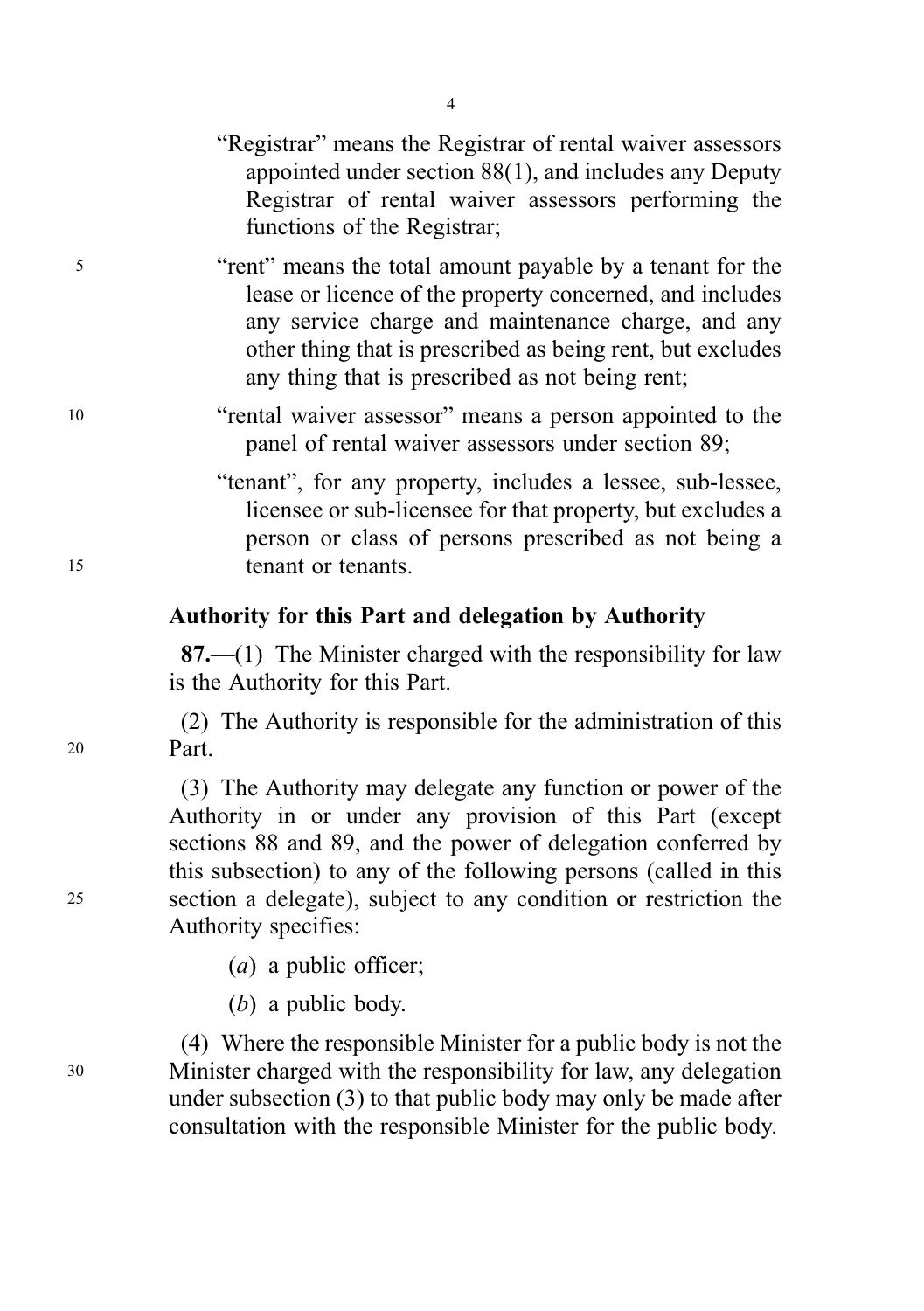(5) Where the Authority delegates any function or power under subsection (3) to a delegate, a reference to the Authority in this Part in relation to that function or power includes (subject to any condition or restriction mentioned in that subsection) a reference to that delegate.

(6) In this section, "public body" and "responsible Minister" (in relation to a public body) have the meanings given by section 2(1) of the Public Sector (Governance) Act 2018.

#### Registrar of rental waiver assessors

**88.**—(1) The Authority is to appoint a Registrar of rental  $10$ waiver assessors.

(2) The Authority may, in addition, appoint Deputy Registrars of rental waiver assessors.

(3) Subject to regulations made under section 107, all the powers and duties conferred and imposed on the Registrar may <sup>15</sup> be exercised and performed by a Deputy Registrar.

#### Panel of rental waiver assessors

89. For the purposes of this Part, the Authority must appoint a panel of rental waiver assessors comprising such number of persons who satisfy the requirements prescribed for the purposes <sup>20</sup> of this section.

#### Lease agreement to which this Part applies

**90.**—(1) This Part applies to a lease agreement, between a PTO and the PTO's landlord for a prescribed property, that is in force during the relevant period and — 25

- (a) is entered into, or renewed, before 20 July 2021; or
- (b) is entered into before 20 July 2021, and is renewed (either automatically or in exercise of a right of renewal in the lease agreement) on or after that date.

(2) Where subsection (1) is satisfied in respect of a lease <sup>30</sup> agreement between a PTO and the PTO's landlord in a PTO chain for a prescribed property, this Part also applies to a lease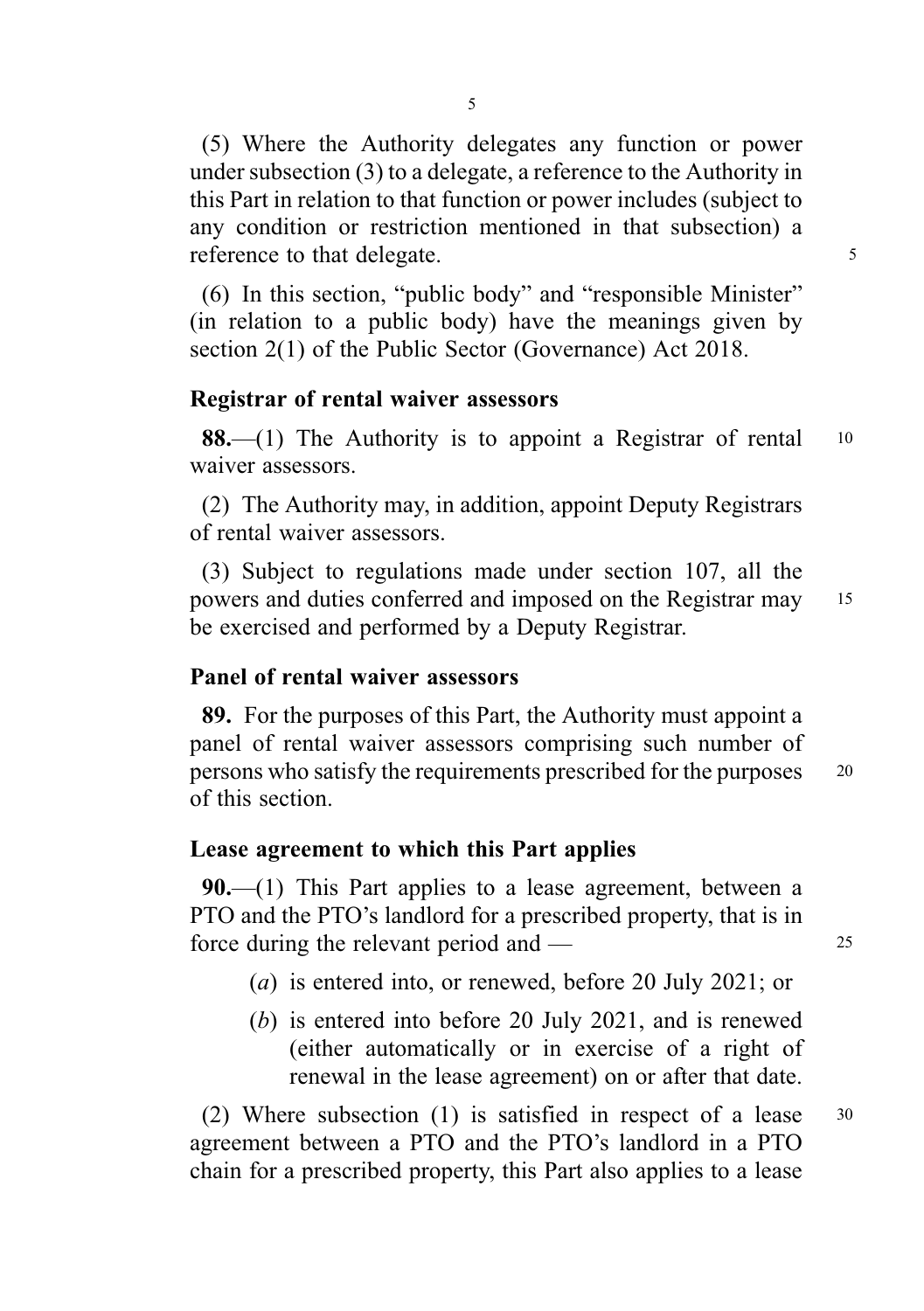agreement between a tenant (not being the PTO) and the tenant's landlord in the PTO chain for the prescribed property.

(3) This Part does not apply to any property owned by the Government.

<sup>5</sup> (4) In this section, "relevant period" means the period starting on 5 August 2021 and ending on 18 August 2021.

 $Division 2 - Rental$  waiver

#### PTO's eligibility for rental waiver under this Part

91.—(1) A PTO of a prescribed property is eligible for waiver <sup>10</sup> of rent for the property under this Part if the PTO satisfies the prescribed criteria for the waiver (called in this Part the prescribed criteria for rental waiver).

(2) Subject to Division 4, where the lease agreement between a PTO and the PTO's landlord for a prescribed property is <sup>15</sup> chargeable with stamp duty under the Stamp Duties Act, the lease agreement must be duly stamped (within the meaning of that Act) on or before 2 August 2021.

#### Notice of rental waiver

92.—(1) The Authority may issue to each PTO of a prescribed <sup>20</sup> property a notice of rental waiver for the property if —

- (a) the PTO's lease agreement for the property satisfies sections  $90(1)$  and  $91(2)$ ; or
- (b) the PTO's lease agreement for the property satisfies section  $90(1)$  but not section  $91(2)$ , but a <sup>25</sup> determination has been made under section 102 that it is just and equitable in the circumstances of the case to issue the notice of rental waiver.

(2) The notice may be in such form and contain such information as the Authority thinks necessary, but must <sup>30</sup> contain sufficient particulars of the PTO and the prescribed property, for the purposes of this Part.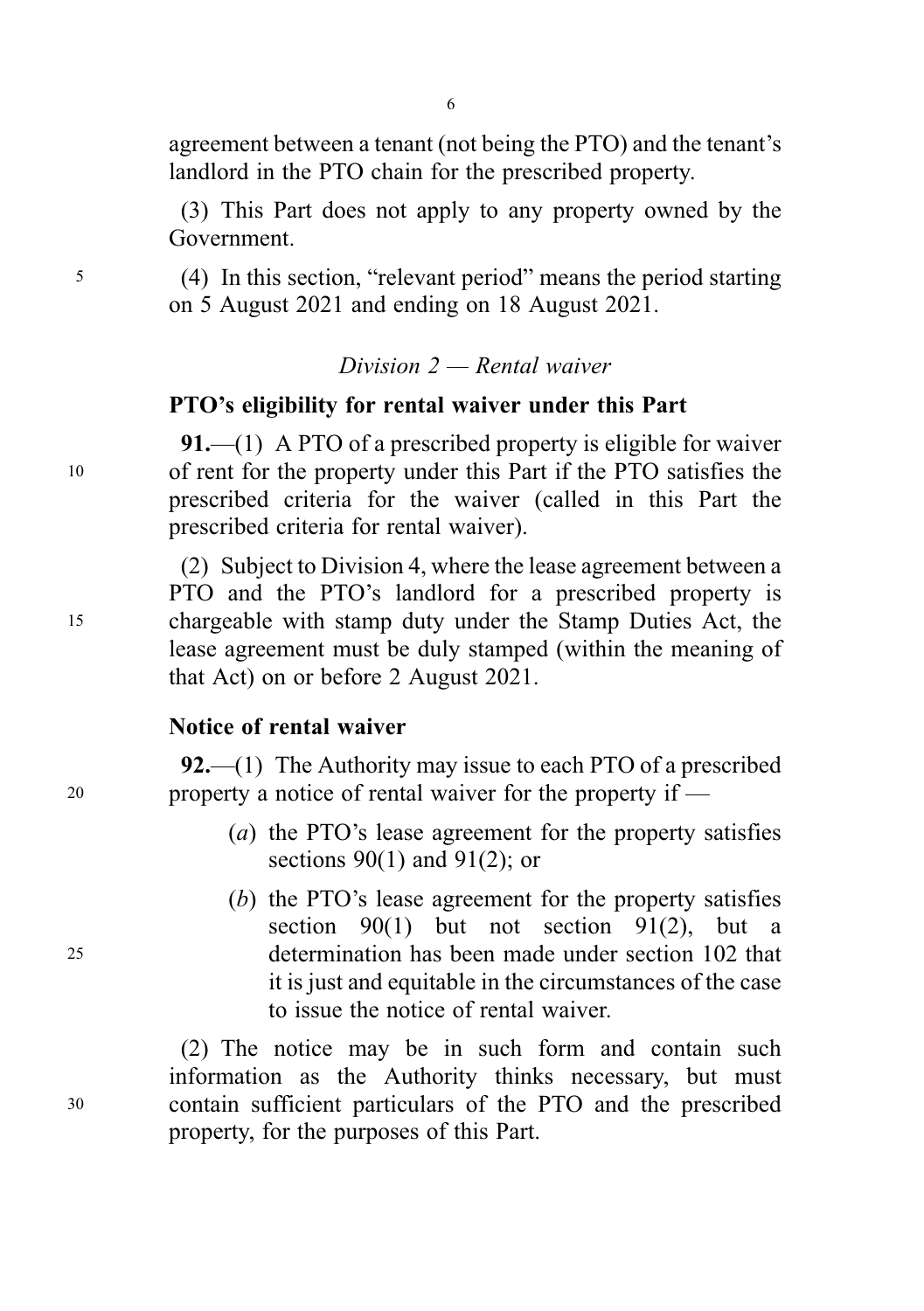# Service of notice of rental waiver and prescribed documents on landlord

93.—(1) A PTO of a prescribed property who receives a notice of rental waiver must, if the PTO wishes to enjoy waiver of rent for the property under this Part, serve on the PTO's landlord in 5 the PTO chain, within the prescribed time —

- (a) a copy of the notice; and
- (b) the prescribed documents (or copies of those documents) pertaining to the PTO's eligibility for the waiver under section  $91(1)$  (called in this section 10 the PTO's supporting documents).

(2) A tenant of the prescribed property (not being a PTO) that is part of the PTO chain mentioned in subsection (1) and is served a copy of a notice of rental waiver and the PTO's supporting documents (or copies of those documents) under 15 subsection (1) or this subsection must, if the tenant wishes to enjoy waiver of rent for the property under this Part, serve on the tenant's landlord in the PTO chain, within the prescribed time —

- (a) a copy of the notice; and
- (b) the PTO's supporting documents (or copies of those 20 documents).

(3) Different times may be prescribed under subsections (1) and (2).

#### Rental waiver

94.—(1) Subject to Division 3 and regulations made under  $25$ section 107, the following (called in this Part the rental waiver) are treated as waived for a tenant (whether or not a PTO) in a PTO chain for a prescribed property on the date (called in this section the service date) mentioned in subsection (2):

(a) the prescribed amount of rent payable for a prescribed  $30$ period under the lease agreement for the prescribed property between the tenant and the tenant's landlord in the PTO chain;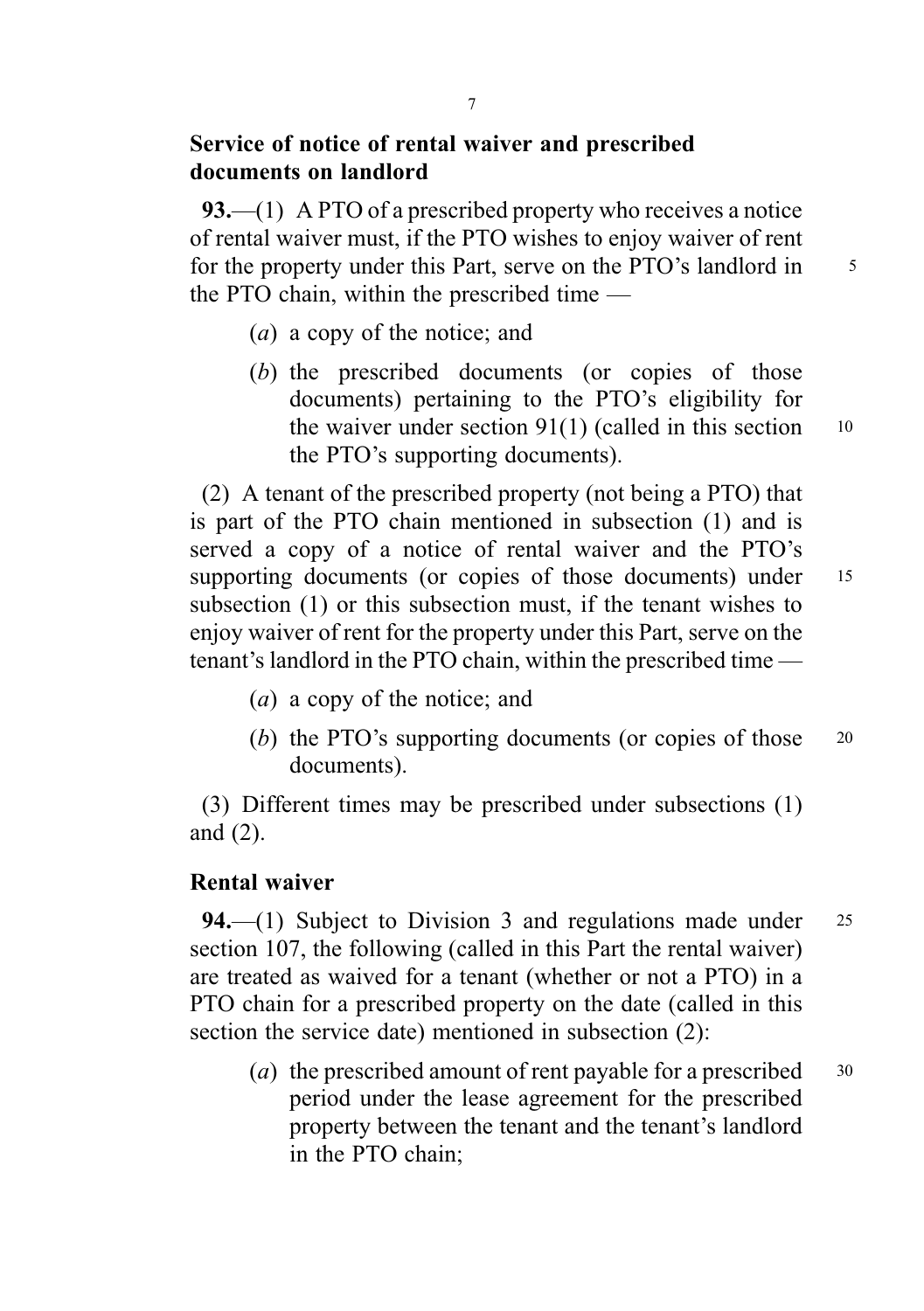- (b) any interest or other charge (however described) payable under the lease agreement on the amount waived under paragraph  $(a)$ .
- (2) For a tenant mentioned in subsection (1), the service date  $5$  is —
	- (a) where the documents required to be served on the tenant's landlord in the PTO chain under section 93 are served on the tenant's landlord on the same date — that date; or
- <sup>10</sup> (b) where the documents required to be served on the tenant's landlord in the PTO chain under section 93 are served on the tenant's landlord on different dates — the date on which the last of the documents is served on the tenant's landlord.

<sup>15</sup> (3) If subsection (1) applies to a tenant in a PTO chain for a prescribed property, then, despite any law or anything in the lease agreement for the prescribed property between the tenant and the tenant's landlord in the PTO chain —

- (a) the tenant is not liable for rent that is payable under <sup>20</sup> the lease agreement for the prescribed period of an amount up to the prescribed amount, and for any interest or other charge payable under the lease agreement on that amount;
- (b) if the tenant has already paid to the tenant's landlord <sup>25</sup> any rent for all or any part of the prescribed period (including any interest or other charge on such rent) under the lease agreement, then the rent payable by the tenant for the remaining period of the lease agreement is reduced by the amount paid up to the <sup>30</sup> amount waived for the tenant under subsection (1) (called in this subsection the deductible amount), in the order described in paragraph  $(c)$ ;
	- (c) for the purposes of paragraph  $(b)$ , the rent payable for the earliest period of time under the lease agreement is

8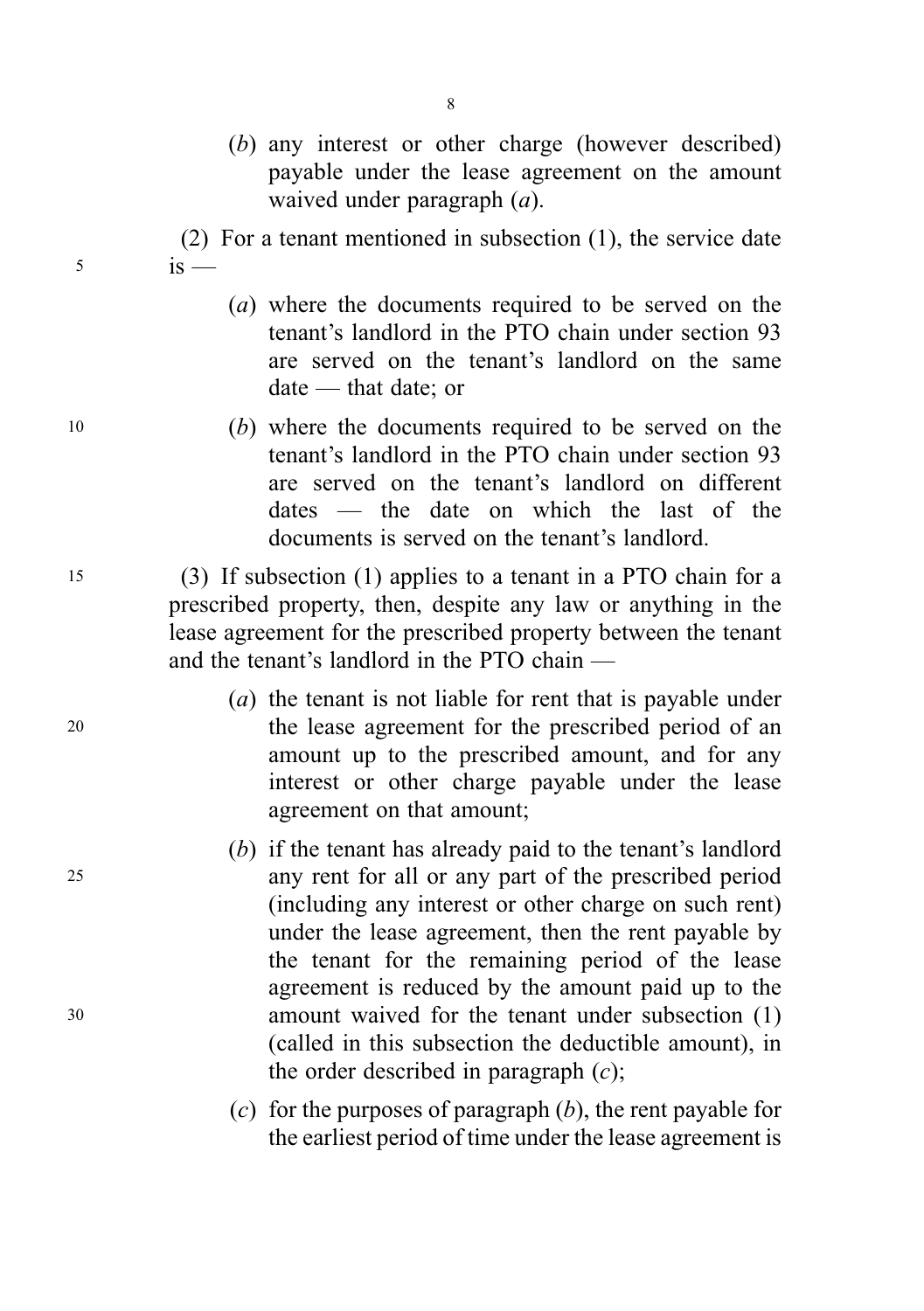reduced first, followed by the rent payable for the next earliest period and so on; and

(d) if paragraph  $(b)$  is inapplicable, or there is any balance of the deductible amount remaining after any reduction under that paragraph, the tenant's landlord 5 must immediately refund to the tenant the deductible amount or the balance, and the deductible amount or the balance is recoverable from the tenant's landlord as a debt due to the tenant.

Division  $3$  — Reversal or reduction of rental waiver  $10$ 

# Application for assessor's determination

95.—(1) This section applies to a landlord and the landlord's tenant (whether or not a PTO) in a PTO chain for a prescribed property when the landlord's tenant serves on the landlord the documents mentioned in section 93. <sup>15</sup>

(2) The landlord or the landlord's tenant (called in this Division the applicant) may, within the prescribed time, apply in the prescribed form and manner to the Registrar to appoint a rental waiver assessor to make any of the determinations mentioned in subsection  $(3)$  or  $(5)$ , as applicable. 20

(3) If the applicant is the landlord, the determinations are —

- (a) whether the PTO in the PTO chain for the prescribed property satisfies the prescribed criteria for rental waiver;
- (b) whether the landlord's tenant complied with the <sup>25</sup> requirements of section 93(1) or (2), as applicable to the tenant, and (in the event of any non-compliance) whether the non-compliance was material in the circumstances of the case;
- (c) where the applicant is the owner of the prescribed  $30$ property — whether the prescribed criteria for reversal of rental waiver are satisfied; and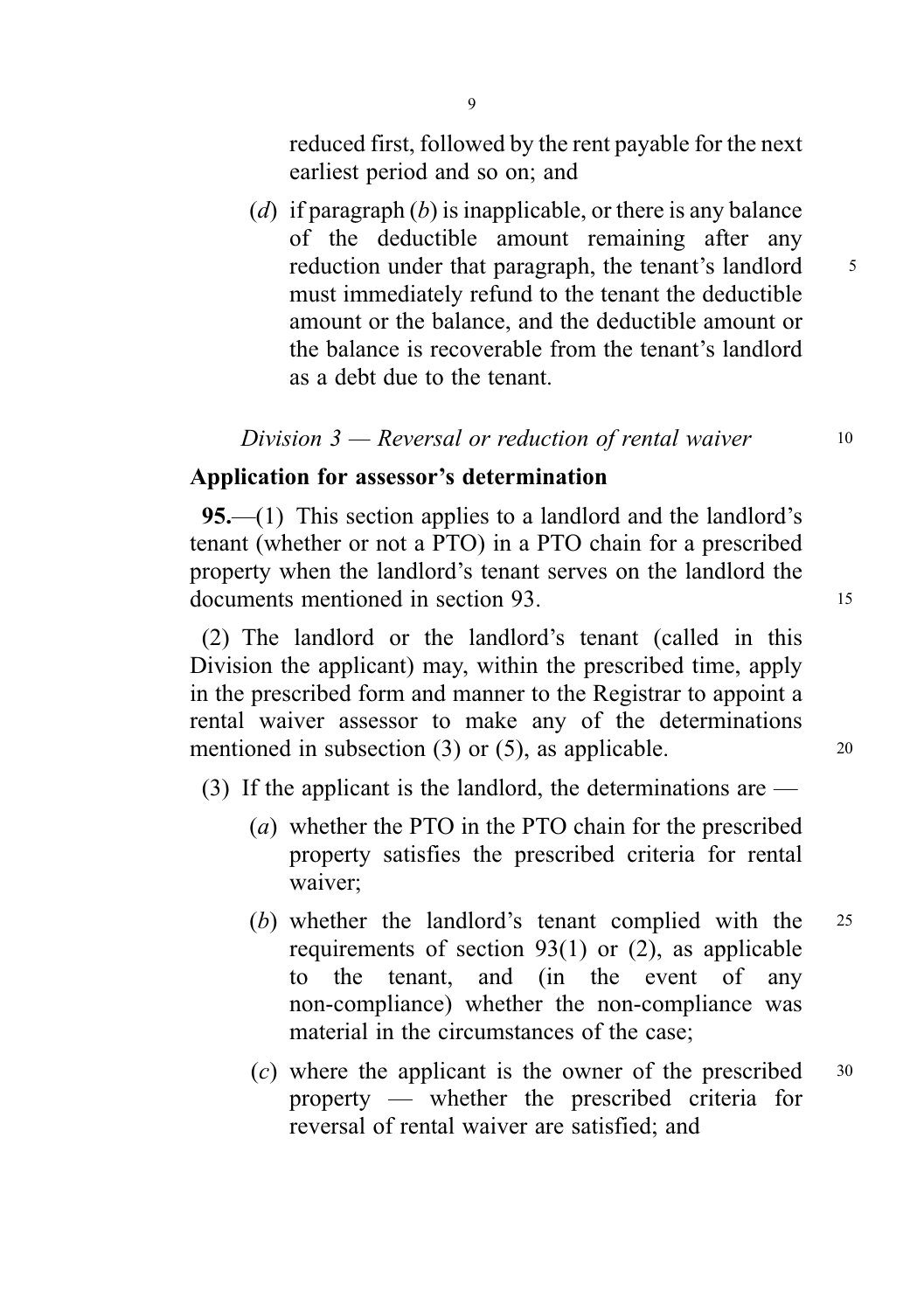- (d) whether it is just and equitable in the circumstances of the case —
- (i) where the applicant is the owner of the prescribed property — for the rental waiver to <sup>5</sup> be reversed; and
	- (ii) where the applicant is the owner or other landlord of the prescribed property — for the rental waiver to be reduced, and (if it is to be reduced) the amount of the reduction.

<sup>10</sup> (4) However, the landlord may not apply for a determination under subsection  $(3)(a)$  if a Division 4 determination had earlier been made in relation to the PTO.

> (5) If the applicant is either the landlord or the landlord's tenant, the determinations are —

- <sup>15</sup> (a) the actual amount of the rent under the lease agreement between the landlord and the landlord's tenant; and
- (b) the actual amount of any component of the formula used to compute the prescribed amount of rent that is <sup>20</sup> waived for the landlord's tenant under section 94(1).

(6) An application for a determination in subsection (5) may not be made if —

- (a) proceedings before a court or an arbitral tribunal have commenced in relation to the matter in question; or
- <sup>25</sup> (b) a judgment of a court, an arbitral award, a compromise or a settlement has been given or made in relation to the matter in question.

(7) A copy of the application in subsection (2) must be served within the prescribed time on all the landlords and tenants in the <sup>30</sup> PTO chain for the prescribed property and such other person as may be prescribed.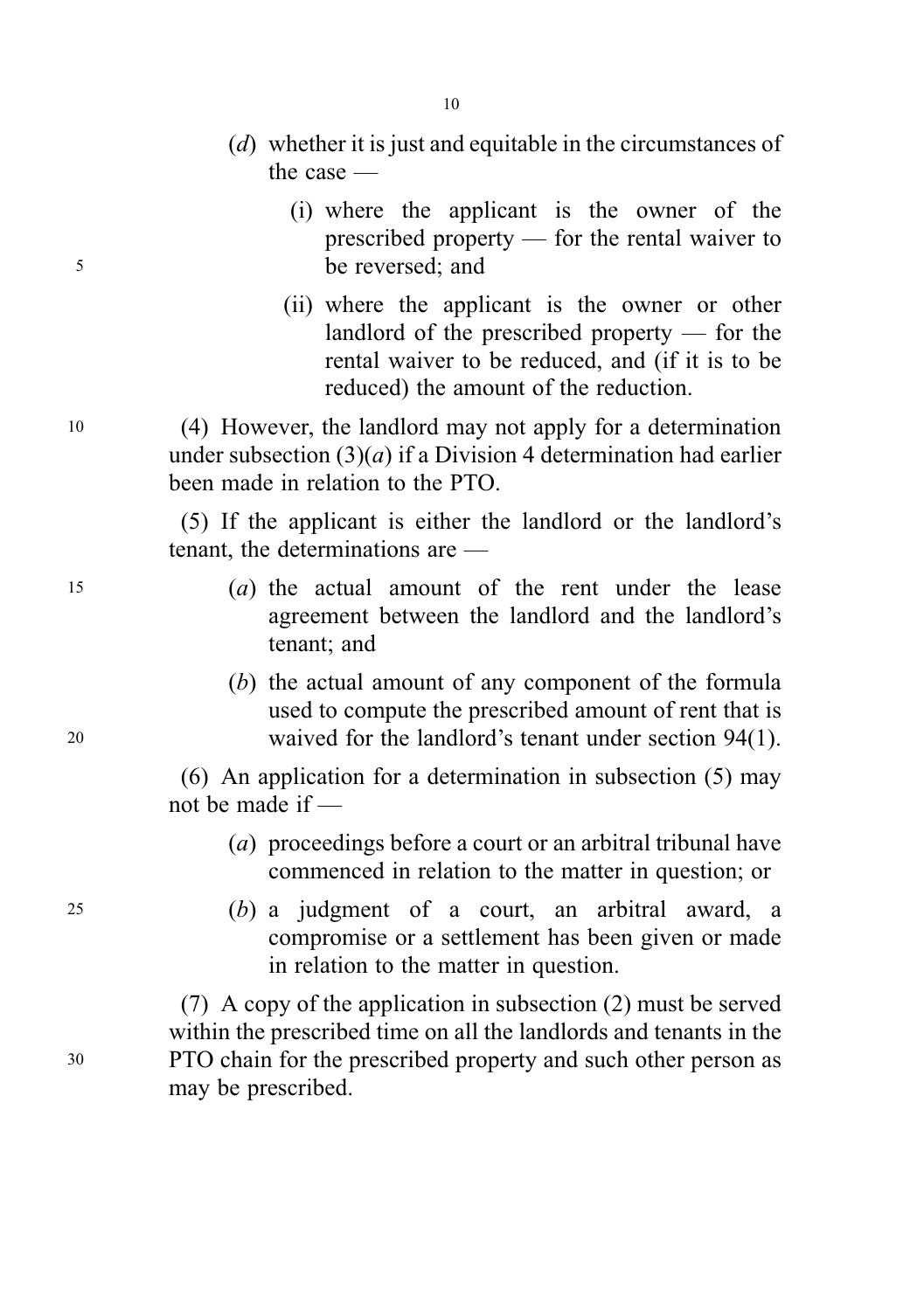#### Powers of Registrar

96.—(1) The Registrar may, for the purposes of deciding whether to appoint a rental waiver assessor to determine an application made under section 95, request the applicant to provide further information within the time specified by the 5 Registrar.

(2) The Registrar may reject an application if  $-$ 

- (a) the application is incomplete or otherwise not made in accordance with section 95(2);
- (b) where the application is for a determination  $10$ mentioned in section  $95(3)(a)$  — the application is made in breach of section 95(4);
- (c) where the application is for a determination mentioned in section  $95(5)$  — it appears to the Registrar, from the application or any information 15 provided by the applicant, that the application is made in breach of section 95(6);
- (d) the applicant fails to satisfy the Registrar that section 95(7) is complied with;
- (e) the applicant fails to comply with the Registrar's <sup>20</sup> request under subsection (1);
- (f) the Registrar reasonably suspects that any information provided by the applicant to the Registrar is false or misleading in a material particular; or 25
- $(g)$  it appears to the Registrar, from the application or any information provided by the applicant, that the application is frivolous or an abuse of process.

(3) Unless the Registrar rejects an application under subsection  $(2)$ , the Registrar must appoint a rental waiver  $30$ assessor to determine the application and must serve a notice of the appointment on the applicant and the persons mentioned in section 95(7).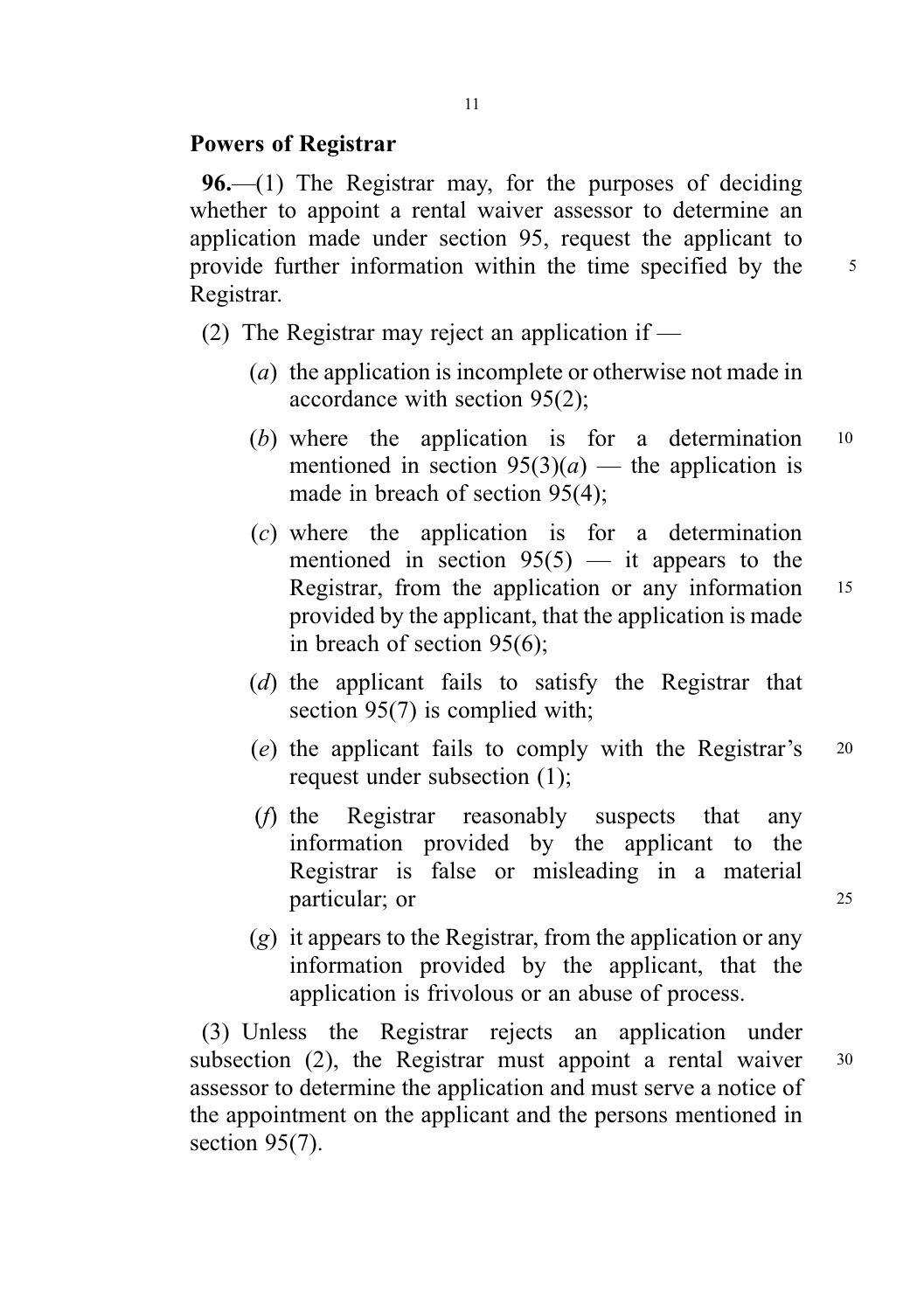#### Assessor's determination

97.—(1) On an application made under section 95 by an applicant in a PTO chain for a prescribed property, the rental waiver assessor must make a determination —

- $(a)$  in the case mentioned in section  $95(3)(a)$  whether the PTO in the PTO chain for the prescribed property satisfies the prescribed criteria for rental waiver;
	- (b) in the case mentioned in section  $95(3)(b)$  —
- (i) whether the applicant's tenant in the PTO chain <sup>10</sup> for the prescribed property complied with the requirements of section  $93(1)$  or  $(2)$ , as applicable to the tenant; and
- (ii) where the applicant's tenant did not comply with any of those requirements — whether the <sup>15</sup> non-compliance was material in the circumstances of the case;
	- (c) in the case mentioned in section  $95(3)(c)$  whether the prescribed criteria for reversal of rental waiver are satisfied;
- 20 (d) in the case mentioned in section  $95(3)(d)(i)$  whether it is just and equitable in the circumstances of the case for the rental waiver to be reversed;
- (e) in the case mentioned in section  $95(3)(d)(ii)$  whether it is just and equitable in the circumstances <sup>25</sup> of the case for the rental waiver to be reduced, and (if it is to be reduced) the amount of the reduction;
- (f) in the case mentioned in section  $95(5)(a)$  as to the actual amount of the rent under the lease agreement for the prescribed property between the applicant and <sup>30</sup> the applicant's tenant or landlord (as the case may be) in the PTO chain; or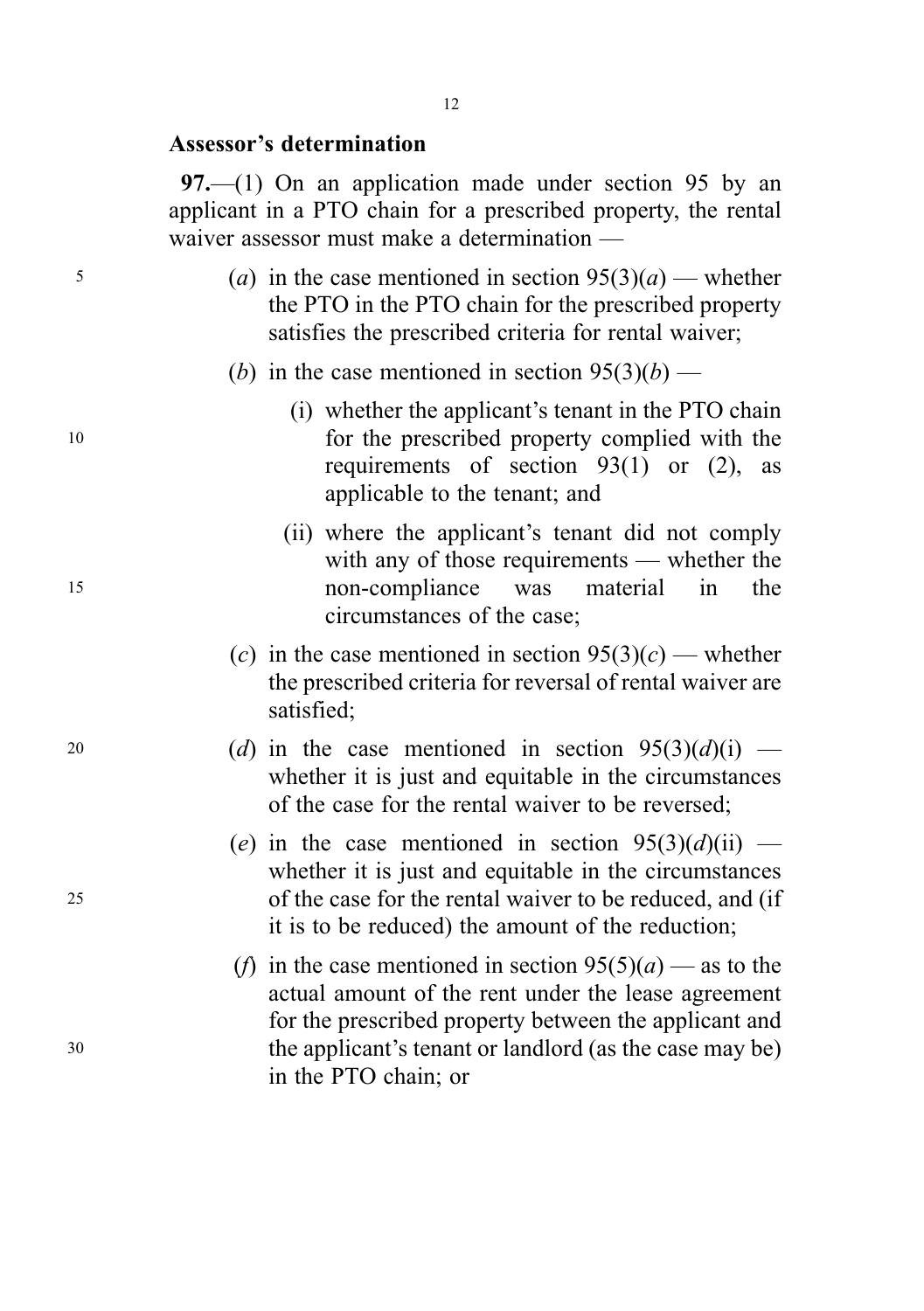(g) in the case mentioned in section  $95(5)(b)$  — as to the actual amount of the component of the formula in question.

(2) For the purpose of subsection  $(1)(d)$  or  $(e)$ , the rental waiver assessor may take into account relevant circumstances  $\frac{5}{5}$ including (but not limited to) the following:

- (a) any payment, or deduction of any amount due to the applicant from the applicant's tenant in the PTO chain under the lease agreement for the prescribed property between the applicant and the applicant's tenant, 10 given by the applicant to the applicant's tenant during the period from 1 August 2020 to 15 May 2021 (both dates inclusive) for the sole purpose of providing relief from economic hardship arising from a COVID-19 event: 15
- (b) any financial hardship faced or is likely to be faced by the applicant (whether or not as a result of the rental waiver).

(3) The assessor's determination is binding on all the landlords and tenants in the PTO chain for the prescribed property and all <sup>20</sup> parties claiming under or through them, and such other person as may be prescribed.

(4) There is no appeal from an assessor's determination.

#### Subsequent determinations

**98.**—(1) This section applies after a rental waiver assessor has  $25$ made an assessor's determination or a Division 4 determination.

(2) After a rental waiver assessor makes an assessor's determination, any rental waiver assessor may, either on his or her own motion or on the application of any of the persons to whom the determination relates — 30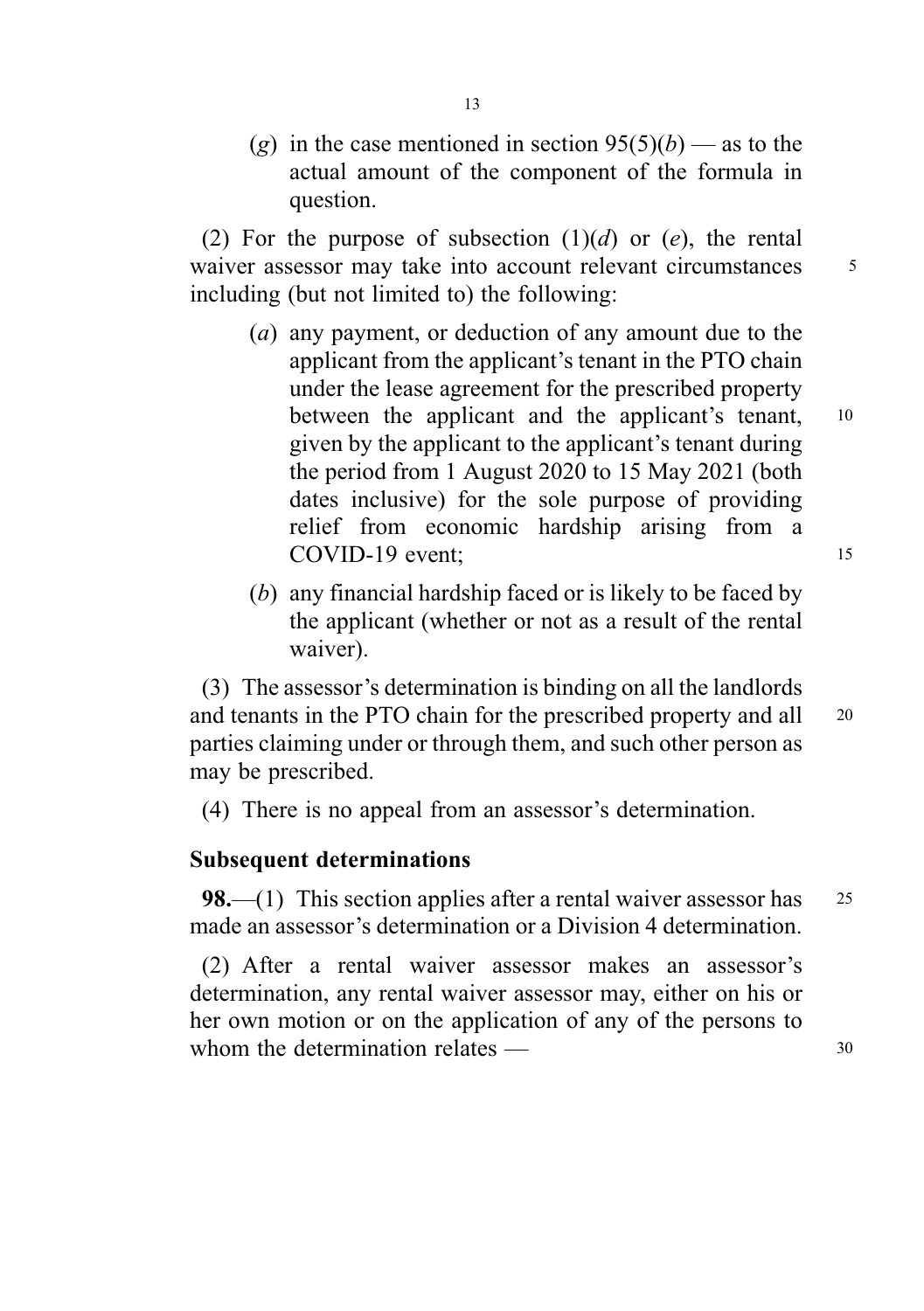- (*a*) vary or replace the determination if —
- (i) one of those persons adduces further information or documents after the determination which would have had a <sup>5</sup> material influence on the determination but which the person could not have with reasonable diligence obtained for use at the proceedings before the firstmentioned rental waiver assessor prior to the determination; and
- <sup>10</sup> (ii) it is just and equitable for the variation or replacement of the determination to be made; or
	- (b) undertake a further review of the matter and make any further determination as is appropriate to achieve a just and equitable outcome.

<sup>15</sup> (3) After a rental waiver assessor makes a Division 4 determination, any rental waiver assessor may, either on his or her own motion or on the application of any of the persons to whom the Division 4 determination relates, reverse the determination made under section 102(2) (called in this <sup>20</sup> subsection the subject determination) that the PTO in the PTO chain for the prescribed property satisfies the prescribed criteria for rental waiver, if —

- (a) one of those persons adduces further information or documents after the Division 4 determination which <sup>25</sup> would have had a material influence on the subject determination but which the person could not have with reasonable diligence obtained for use at the proceedings before the firstmentioned rental waiver assessor prior to the Division 4 determination; and
- <sup>30</sup> (b) it is just and equitable for the subject determination to be reversed.

(4) However, a reversal under subsection (3) of the determination made under section 102(2) does not affect the validity of a notice of rental waiver issued pursuant to the <sup>35</sup> Division 4 determination.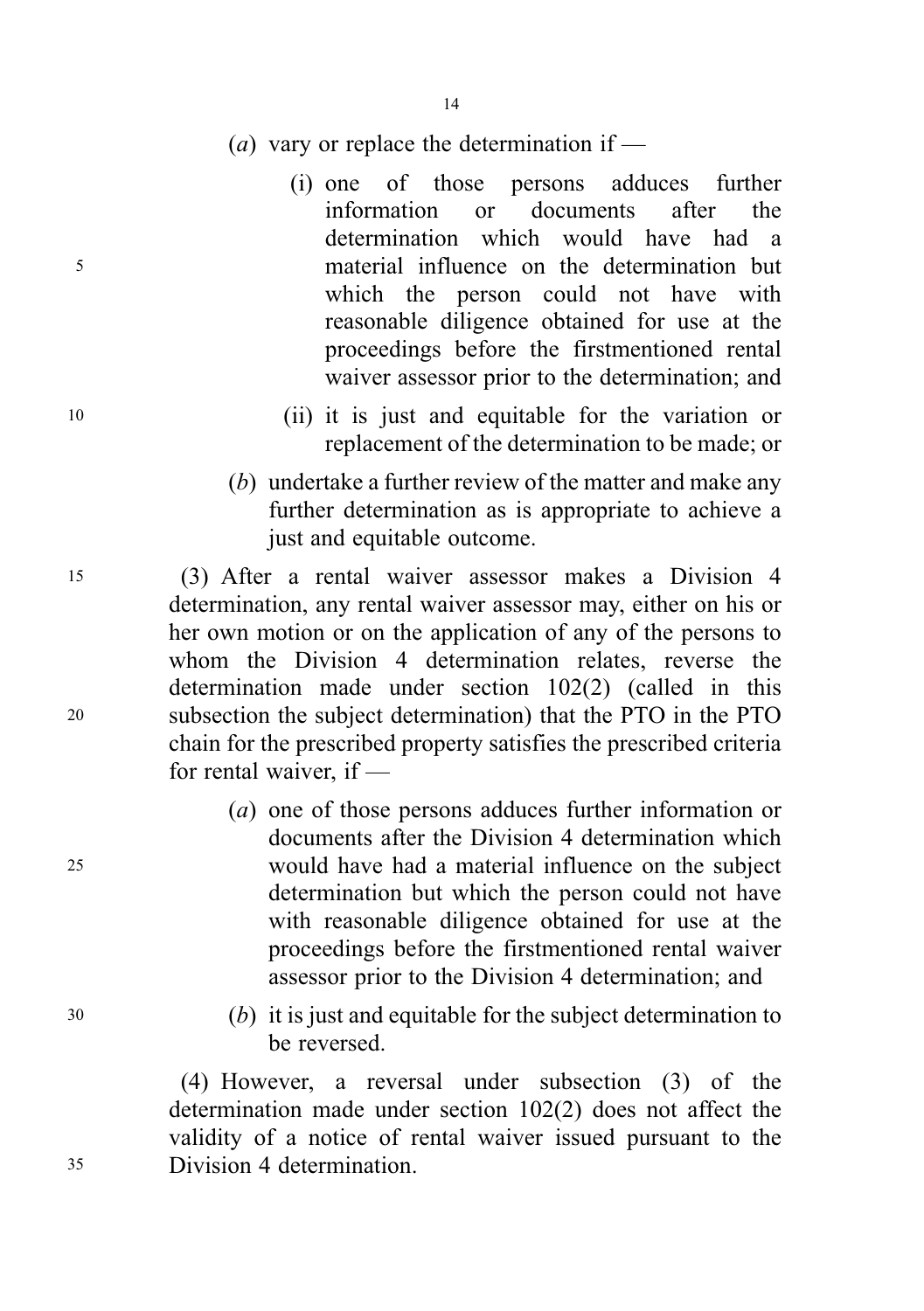(5) In considering whether it is just and equitable to vary or replace an assessor's determination under subsection  $(2)(a)$  or to reverse (under subsection (3)) a determination made under section 102(2), or whether to make any further determination under subsection  $(2)(b)$ , the rental waiver assessor must take into  $\frac{5}{5}$ account the following factors:

- (a) whether there has been any undue delay in the making of the application for a subsequent determination under subsection (2) or (3);
- (b) whether any person has taken any action in reliance 10 on the assessor's determination.

(6) Subsections (3) and (4) of section 97 apply to a subsequent determination (whether a variation, replacement or reversal of a determination, or a further determination) under this section as they apply to an assessor's determination.

#### Reversal or reduction of rental waiver

99.—(1) If a rental waiver assessor determines under section  $97(1)(a)$  (or section 98(2), where applicable) that the PTO in a PTO chain for a prescribed property does not satisfy the prescribed criteria for rental waiver, or reverses (under <sup>20</sup> section 98(3)) a determination made under section 102(2) that the PTO satisfies such criteria, then —

- (a) every tenant of the property in the PTO chain is liable to the tenant's landlord in the PTO chain for the amounts waived for the tenant under section 94(1) <sup>25</sup> with effect from the date such amounts would have been due under, and to the extent provided by, the lease agreement for the prescribed property between the tenant and the tenant's landlord as if that provision did not apply; and 30
- (b) any amount received by the tenant from the tenant's landlord under section  $94(3)(d)$  is recoverable from the tenant as a debt due to the tenant's landlord.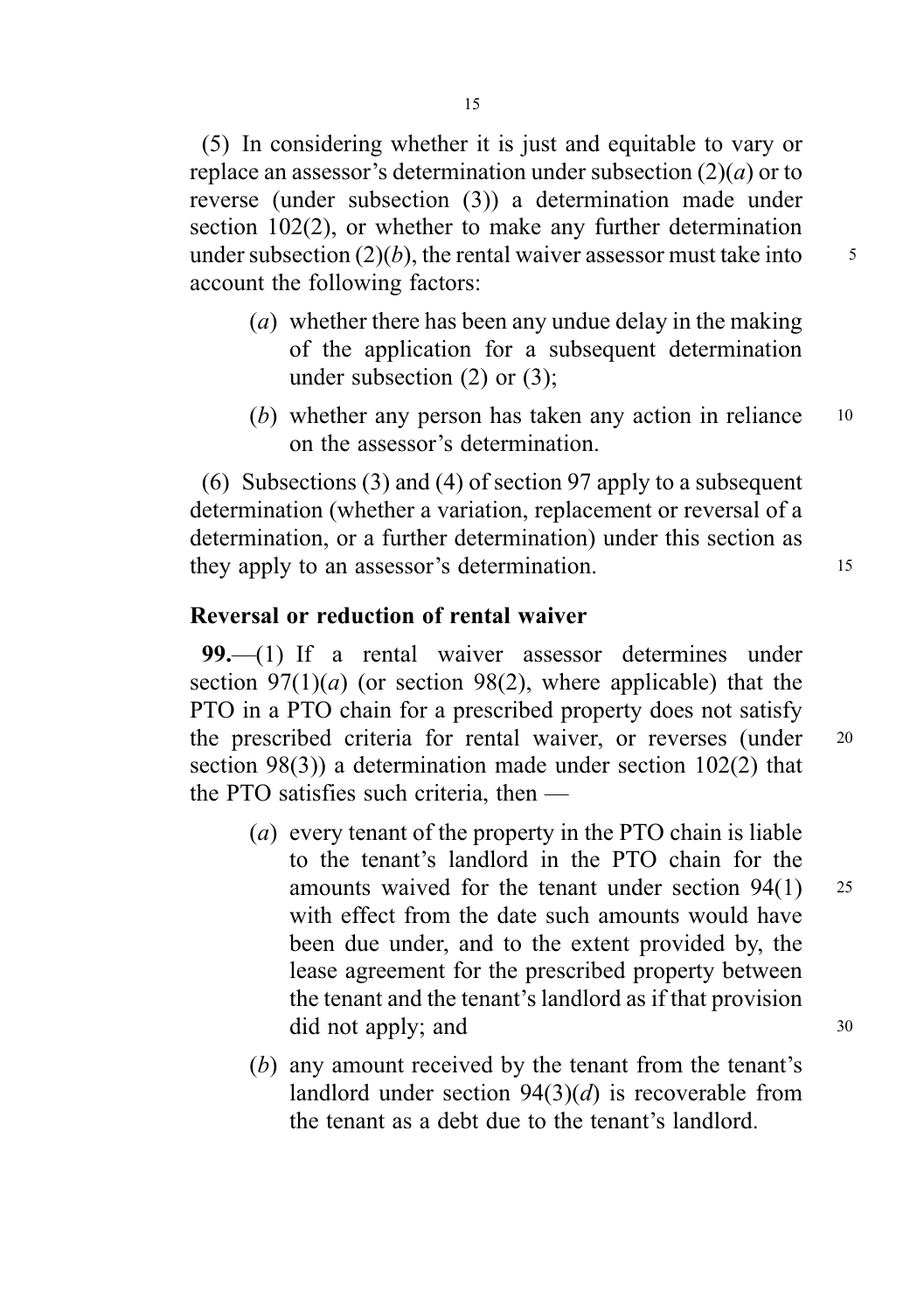16

(2) If a rental waiver assessor determines under section  $97(1)(b)$  (or section 98(2), where applicable) that a tenant in a PTO chain for a prescribed property did not comply with any of the requirements of section  $93(1)$  or  $(2)$ , as <sup>5</sup> applicable to the tenant, and that such non-compliance was material in the circumstances of the case —

- (*a*) where the tenant is the PTO in the PTO chain  $-$
- (i) every tenant of the property in the PTO chain is liable to the tenant's landlord in the PTO chain <sup>10</sup> for the amounts waived for the tenant under section 94(1) with effect from the date such amounts would have been due under, and to the extent provided by, the lease agreement for the prescribed property between the tenant and the <sup>15</sup> tenant's landlord as if that provision did not apply; and
- (ii) any amount received by the tenant from the tenant's landlord under section  $94(3)(d)$  is recoverable from the tenant as a debt due to <sup>20</sup> the tenant's landlord; or
	- (b) where the tenant (called in this paragraph  $Z$ ) is not the PTO in the PTO chain —
- (i) Z is liable to Z's landlord in the PTO chain for the amounts waived for  $Z$  under section  $94(1)$ <sup>25</sup> with effect from the date such amounts would have been due under, and to the extent provided by, the lease agreement for the prescribed property between Z and Z's landlord as if that provision did not apply;
- <sup>30</sup> (ii) any amount received by Z from Z's landlord under section  $94(3)(d)$  is recoverable from Z as a debt due to Z's landlord;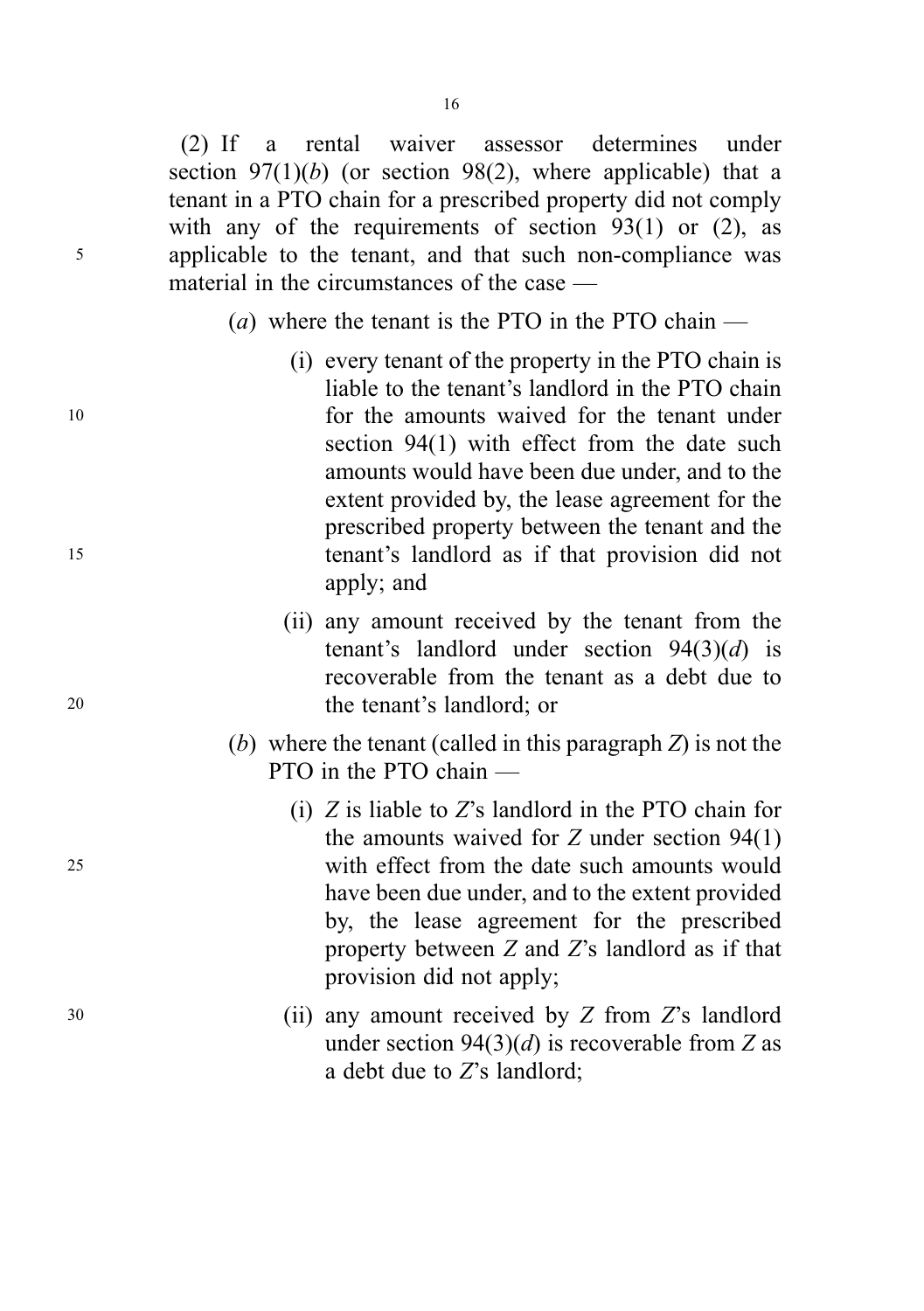- (iii) every tenant of the property above  $Z$  in the PTO chain is liable to the tenant's landlord in the PTO chain for the amounts waived for the tenant under section 94(1) with effect from the date such amounts would have been due under, 5 and to the extent provided by, the lease agreement for the prescribed property between the tenant and the tenant's landlord as if that provision did not apply; and
- (iv) any amount received by the tenant from the <sup>10</sup> tenant's landlord under section  $94(3)(d)$  is recoverable from the tenant as a debt due to the tenant's landlord.

(3) If a rental waiver assessor determines under section  $97(1)(c)$  (or section 98(2), where applicable), in 15 relation to a PTO chain for a prescribed property, that the prescribed criteria for reversal of rental waiver are satisfied, then —

- (a) every tenant of the property in the PTO chain is liable to the tenant's landlord in the PTO chain for the <sup>20</sup> amounts waived for the tenant under section 94(1) with effect from the date such amounts would have been due under, and to the extent provided by, the lease agreement for the prescribed property between the tenant and the tenant's landlord as if that provision 25 did not apply; and
- (b) any amount received by the tenant from the tenant's landlord under section  $94(3)(d)$  is recoverable from the tenant as a debt due to the tenant's landlord.

(4) If a rental waiver assessor determines under <sup>30</sup> section  $97(1)(d)$  (or section 98(2), where applicable) for an applicant in a PTO chain for a prescribed property that it is just and equitable in the circumstances of the case for the rental waiver to be reversed, then —

(*a*) every tenant of the property in the PTO chain is liable  $35$ to the tenant's landlord in the PTO chain for the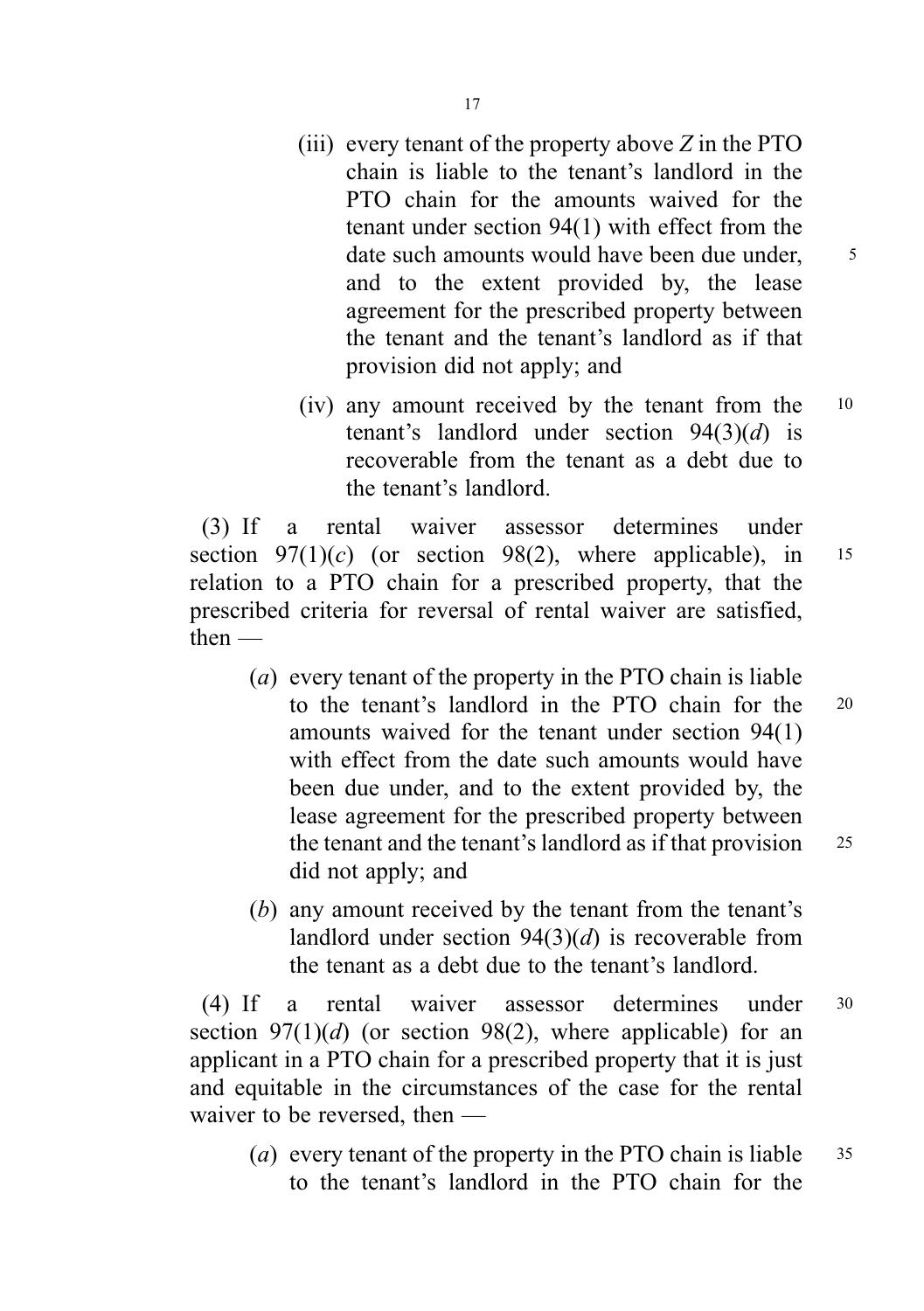amounts waived for the tenant under section 94(1) with effect from the date such amounts would have been due under, and to the extent provided by, the lease agreement for the prescribed property between <sup>5</sup> the tenant and the tenant's landlord as if that provision did not apply; and

> (b) any amount received by the tenant from the tenant's landlord under section  $94(3)(d)$  is recoverable from the tenant as a debt due to the tenant's landlord.

<sup>10</sup> (5) If a rental waiver assessor determines under section  $97(1)(e)$  (or section 98(2), where applicable) for an applicant that it is just and equitable in the circumstances of the case for the rental waiver to be reduced, then the prescribed amount in section  $94(1)(a)$  that applies to the applicant is <sup>15</sup> reduced by the amount determined by the rental waiver assessor and section  $94(1)(b)$  and (3) is to apply accordingly.

# Application for issue of notice of rental waiver

100.—(1) This section applies where —

- <sup>20</sup> (a) the lease agreement of a PTO for a prescribed property does not satisfy section 91(2); but
	- (b) the PTO wishes to be issued a notice of rental waiver.

(2) The PTO (called in this Division the PTO applicant) may, before the prescribed date, apply in the prescribed form and <sup>25</sup> manner to the Registrar to appoint a rental waiver assessor to make a determination mentioned in subsection (3).

(3) The determination is that it is just and equitable in the circumstances of the case for a notice of rental waiver to be issued to the PTO applicant even though the lease agreement <sup>30</sup> does not satisfy section 91(2).

> (4) A copy of the application in subsection (2) must be served within the prescribed time on all the landlords and tenants in the

Division 4 — Unstamped lease agreements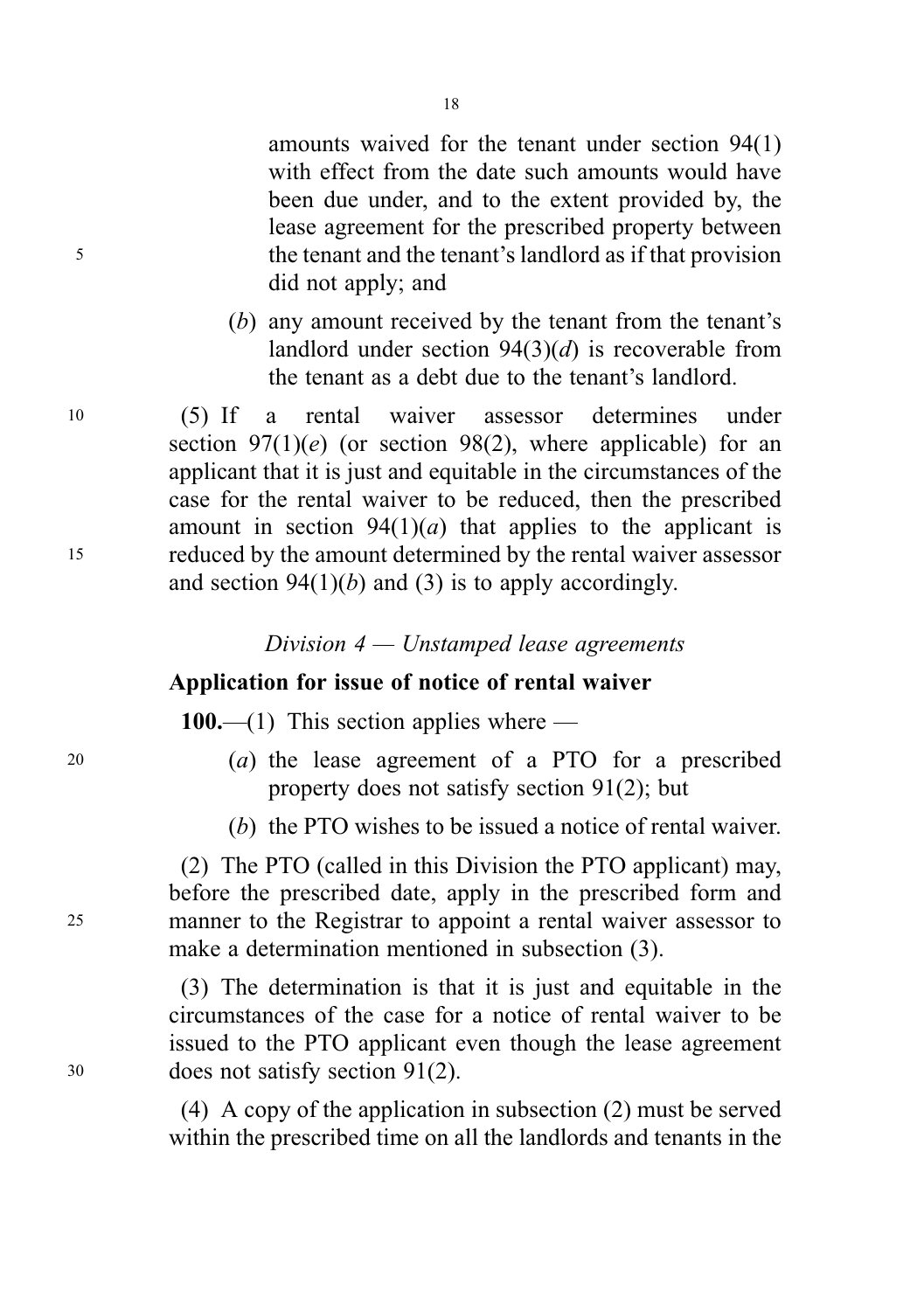PTO chain for the prescribed property and such other person as may be prescribed.

#### Powers of Registrar

101.—(1) The Registrar may, for the purposes of deciding whether to appoint a rental waiver assessor to determine an <sup>5</sup> application made under section 100, request the PTO applicant to provide further information within the time specified by the Registrar.

- (2) The Registrar may reject an application if  $-$ 
	- (a) the application is incomplete or otherwise not made in  $10$ accordance with section 100(2);
	- (b) the PTO applicant fails to satisfy the Registrar that section 100(4) is complied with;
	- (c) the PTO applicant fails to comply with the Registrar's request under subsection (1): 15
	- (d) the Registrar reasonably suspects that any information provided by the PTO applicant to the Registrar is false or misleading in a material particular; or
	- (e) it appears to the Registrar, from the application or any <sup>20</sup> information provided by the PTO applicant, that the application is frivolous or an abuse of process.

(3) Unless the Registrar rejects an application under subsection (2), the Registrar must appoint a rental waiver assessor to determine the application and must serve a notice of <sup>25</sup> the appointment on the PTO applicant and the persons mentioned in section 100(4).

## Determinations by assessor

102.—(1) On an application made under section 100 by a PTO applicant, the rental waiver assessor must make a determination 30 whether it is just and equitable in the circumstances of the case for a notice of rental waiver to be issued to the PTO applicant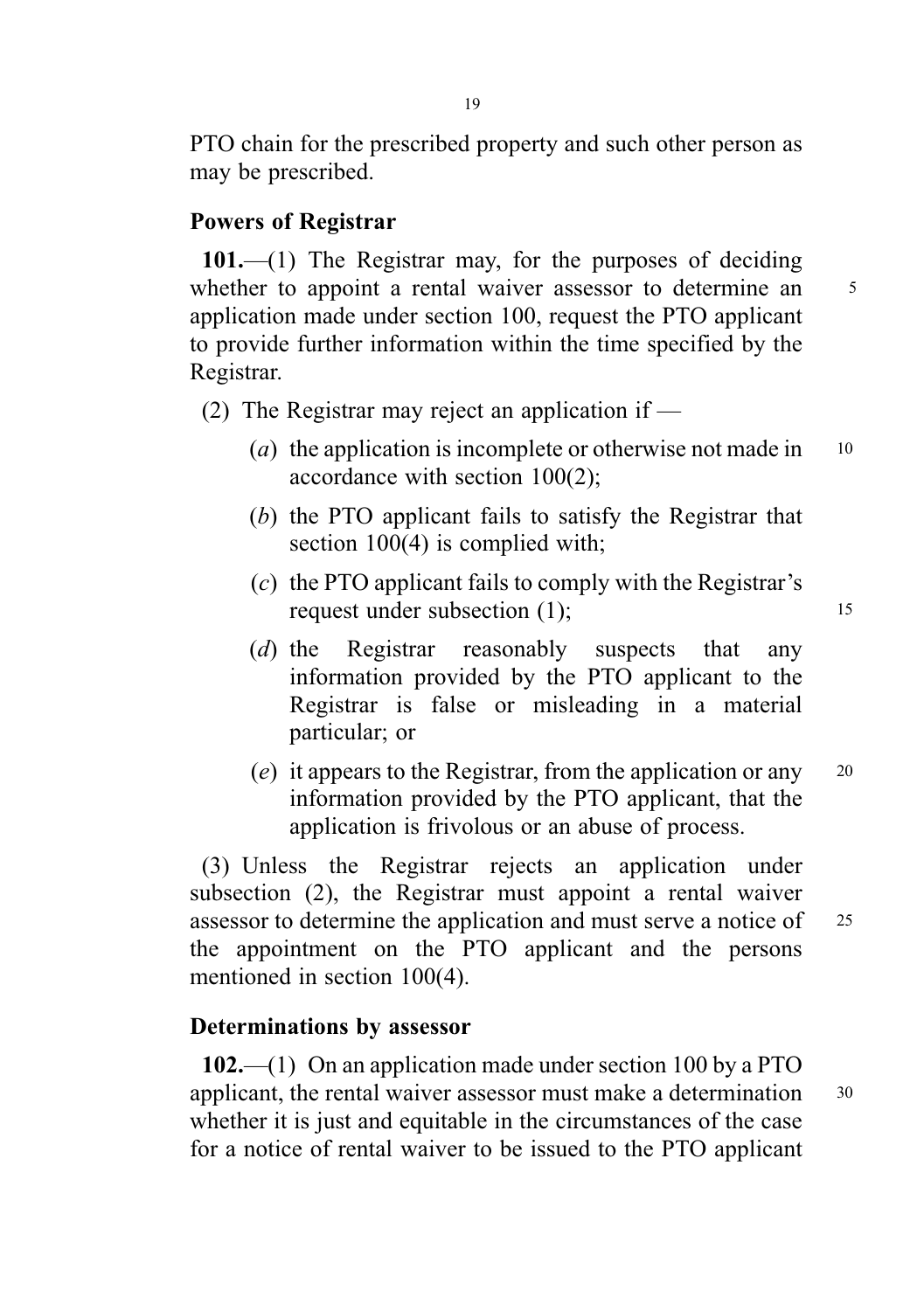even though the PTO applicant's lease agreement does not satisfy section 91(2).

(2) Subsection (1) applies only if the rental waiver assessor has first determined that the PTO applicant satisfies the <sup>5</sup> prescribed criteria for rental waiver.

> (3) The determinations made under subsections (1) and (2) are binding on all the landlords and tenants in the PTO chain for the prescribed property and all parties claiming under or through them, and such other person as may be prescribed.

<sup>10</sup> (4) There is no appeal from a determination made under this section.

# Division 5 — Miscellaneous provisions

### Application of Part 2 provisions

103.—(1) Sections 14, 15 and 15A apply to proceedings <sup>15</sup> before a rental waiver assessor under this Part as if a reference to an assessor in those sections is a reference to a rental waiver assessor.

(2) Sections 16 and 17 apply to the Registrar or a rental waiver assessor when carrying out his or her functions and duties under <sup>20</sup> this Part as they apply to the Registrar of assessors or an assessor mentioned in Part 2 when carrying out his or her functions and duties under Part 2.

#### Administrative support services, etc.

104.—(1) IRAS has the functions and duties of assisting the <sup>25</sup> Authority in, or otherwise facilitating, the performance of the Authority's functions under section 92.

> (2) IRAS, when carrying out any function or duty under subsection (1), is taken to be carrying out a function or duty under the Inland Revenue Authority of Singapore Act.

<sup>30</sup> (3) The Singapore Land Authority, established by section 3 of the Singapore Land Authority Act, has the functions and duties  $of$  —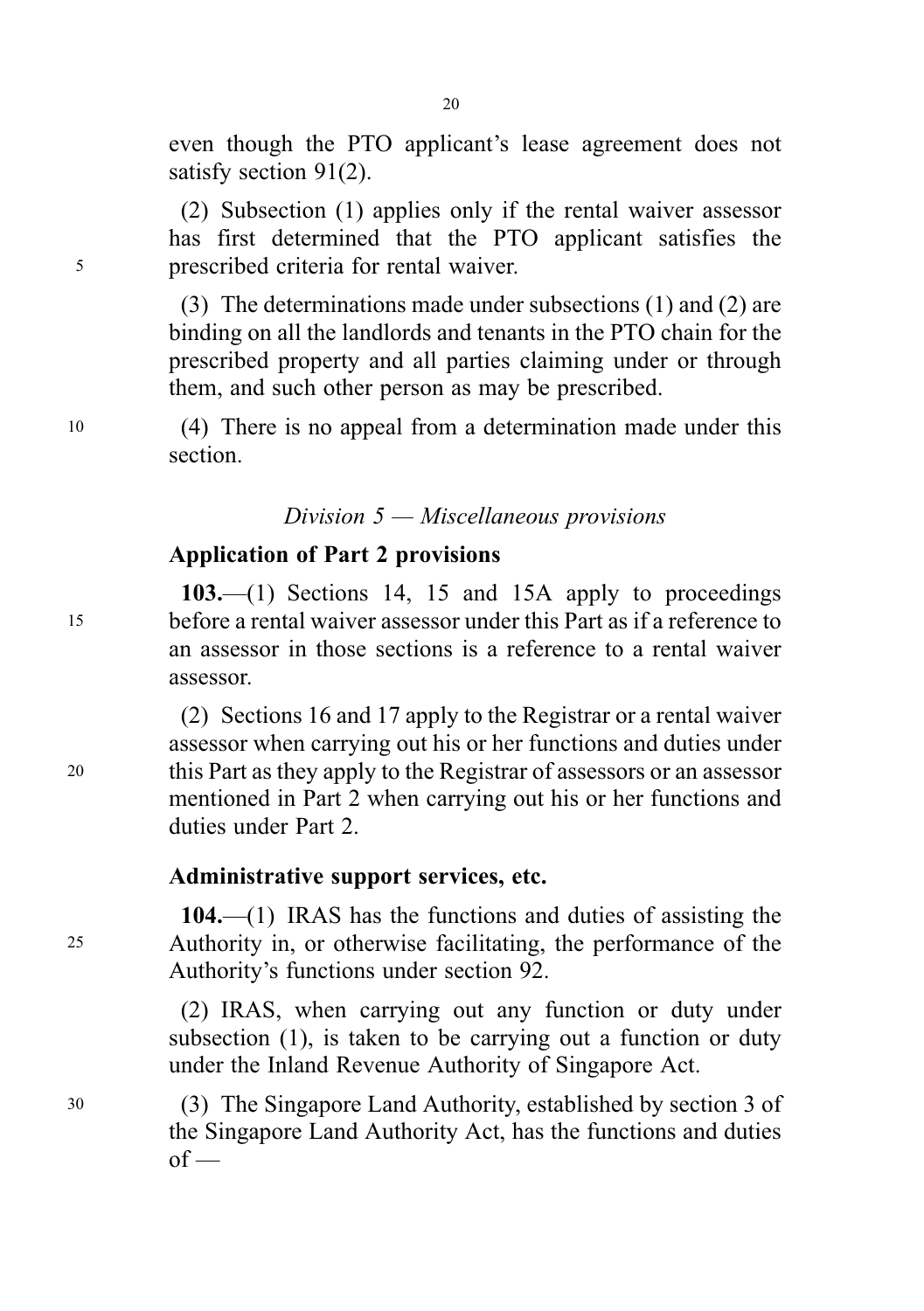- (a) assisting the Authority in, or otherwise facilitating, the Authority's appointment of the Registrar of rental waiver assessors, Deputy Registrars of rental waiver assessors and the panel of rental waiver assessors; and
- (b) establishing the registry through which the Registrar  $\frac{5}{5}$ of rental waiver assessors, Deputy Registrars of rental waiver assessors and rental waiver assessors may carry out their functions and duties under this Part, and providing administrative support services to enable those persons to carry out, or otherwise to 10 facilitate their carrying out of, those functions and duties.

(4) The Singapore Land Authority, when carrying out any function or duty under subsection (3), is taken to be carrying out a function or duty under the Singapore Land Authority Act. 15

#### Disapplication of section 6 of Income Tax Act

105. Section 6 of the Income Tax Act does not apply to the following:

- (a) the disclosure by the Comptroller of Income Tax to the chief executive officer of IRAS, or an officer duly 20 authorised by the chief executive officer —
	- (i) of any information required for the performance of any of the Authority's functions, or the exercise of any of the Authority's powers, under this Part; or 25
	- (ii) of any information that pertains to whether a PTO satisfies the prescribed criteria for rental waiver, or whether the prescribed criteria mentioned in section  $95(3)(c)$  for reversal of rental waiver are satisfied;  $30$
- (b) the disclosure by the chief executive officer, or the officer authorised under paragraph  $(a)$ , of any information mentioned in paragraph  $(a)(i)$  to the Authority;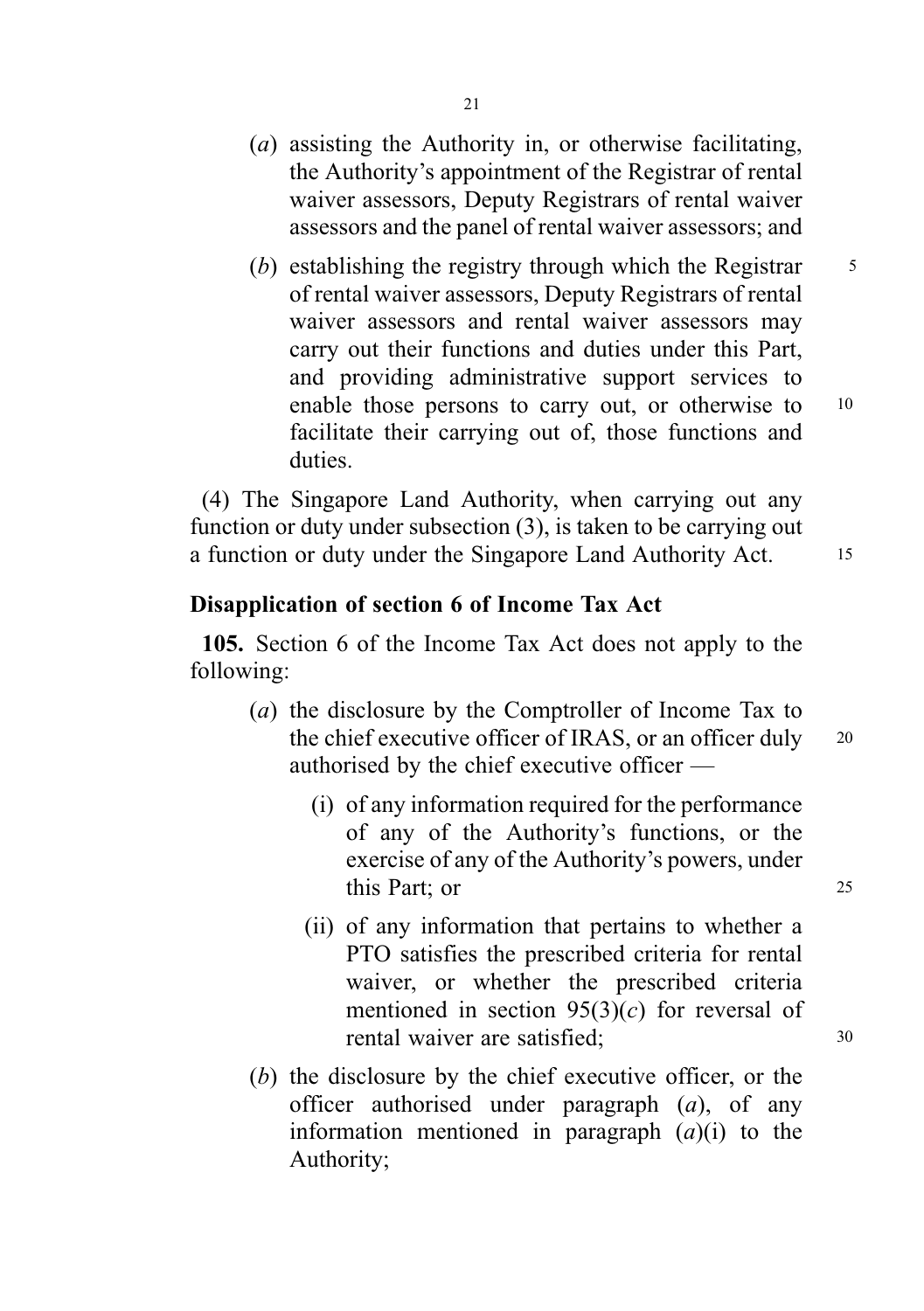(c) the disclosure by the chief executive officer, or the officer authorised under paragraph  $(a)$ , to the Registrar or a rental waiver assessor of any information mentioned in paragraph  $(a)(ii)$ .

 $22$ 

#### <sup>5</sup> False declaration, etc.

106.—(1) A person who —

- (a) makes any declaration or statement, or provides any information or document, under or for the purposes of this Part that is false or misleading in a material <sup>10</sup> particular; and
	- (b) knows or ought reasonably to know that, or is reckless as to whether, the declaration, statement, information or document is false or misleading in a material particular,
- <sup>15</sup> shall be guilty of an offence and shall be liable on conviction to a fine not exceeding \$5,000 or to imprisonment for a term not exceeding 12 months or to both.

(2) Subsection (1) does not affect any right of recovery under section  $94(3)(d)$  or 99.

<sup>20</sup> Regulations for this Part

107.—(1) The Minister may make regulations for or with respect to any matter that is required or permitted to be prescribed or that is necessary or convenient to be prescribed for carrying out or giving effect to this Part.

<sup>25</sup> (2) Without limiting subsection (1), the regulations may —

(a) provide for different amounts of the rental waiver for different tenants (or classes of tenants) and different prescribed properties (or classes of prescribed properties);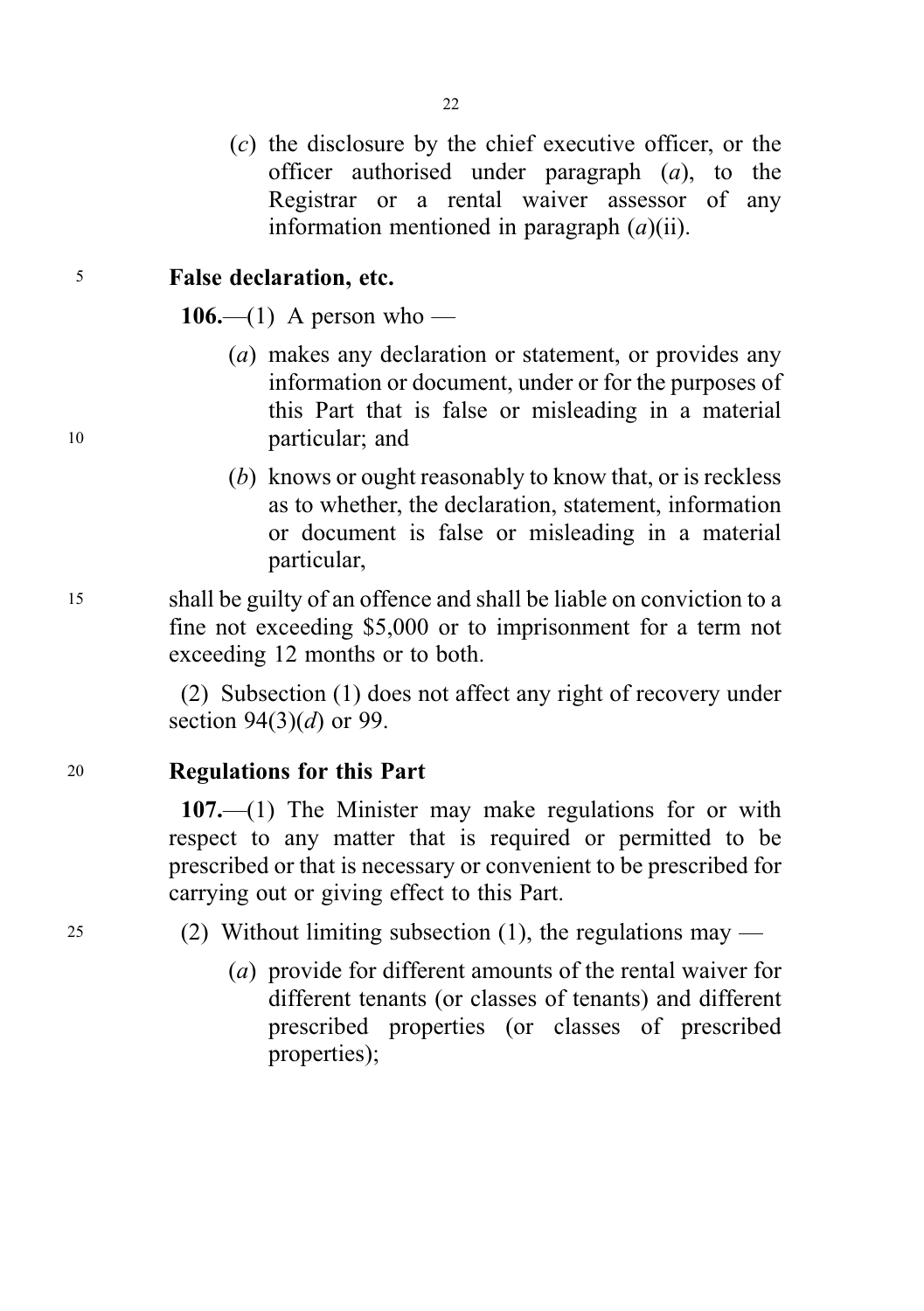- (b) prescribe the methods for computing the rental waiver, including by providing different methods for computing such waiver for different tenants (or classes of tenants) and different prescribed properties (or classes of prescribed properties);  $\frac{5}{100}$
- (c) prescribe the forms to be used and the information or documents to be provided for the purposes of this Part;
- (d) provide for the procedure and practice for a proceeding before a rental waiver assessor, <sup>10</sup> including requiring the proceedings to be held in private and the treatment of confidential information;
- (e) require a party to a proceeding before a rental waiver assessor to make a statutory declaration in support of any matter for the purpose of the proceeding; 15
- (f) provide for the manner in which the Registrar or a rental waiver assessor is to exercise his or her functions or perform his or her duties;
- (g) provide for the extension by the Registrar or a rental waiver assessor of any time within which any 20 document is to be filed or provided; and
- (h) provide for the manner of issue or service of any document and when a document is deemed served or received.

(3) Any regulation made under this section may make <sup>25</sup> provision for or in relation to a matter by applying, adopting or incorporating by reference, with or without modification, any regulations made under section 19 or a part of any such regulations, as in force at a particular time or from time to time.

(4) Regulations made under this section may provide that any <sup>30</sup> contravention of any provision of the regulations shall be an offence punishable with a fine not exceeding \$5,000 or with imprisonment for a term not exceeding 12 months or with both.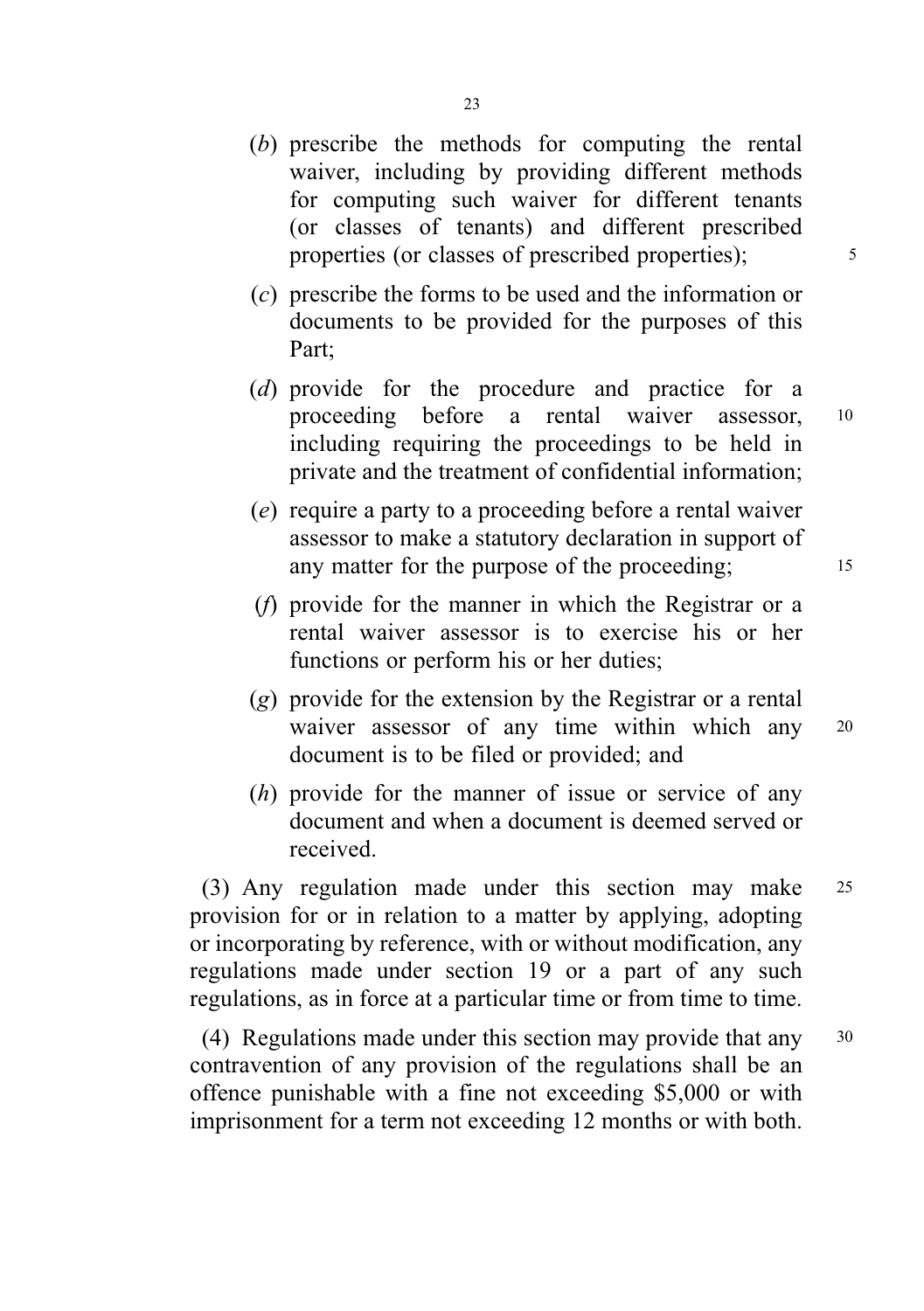(5) Regulations made under this section for the purpose of prescribing the amount of rent waived under section  $94(1)(a)$  in relation to any prescribed property, or the prescribed criteria for rental waiver, may be made to operate retrospectively to a date <sup>5</sup> before the service date mentioned in section 94(1) for a tenant of that property.

(6) Regulations made under this section may, in respect of any retrospective regulations in subsection (5), also provide for the recovery by a party to a lease agreement of an amount from the <sup>10</sup> other party that was paid to or withheld by the other party in reliance on section 94 and the regulations in force before the date the retrospective regulations were made.".

# EXPLANATORY STATEMENT

This Bill seeks to amend the COVID-19 (Temporary Measures) Act 2020 to provide for the waiver of rent and licence fees in order to mitigate the impact of COVID-19 events, occurring during the period starting on 5 August 2021 and ending on 18 August 2021, on qualifying lessees and licensees of certain non-residential properties, and to make minor amendments to Part 10A of the Act.

Clause 1 relates to the short title and commencement.

Clause 2 amends section 79F (under Part 10A on reliefs for construction contracts affected by an increase in foreign manpower salary costs) to make clear that different fees may be prescribed for different applications to a Part 10A Registrar to appoint a Part 10A assessor to make a determination under Part 10A.

Clause 3 amends section 79H (also under Part 10A) to provide for the payment of fees for applications for subsequent determinations made under that section.

Clause 4 inserts a new Part 12 which provides for rental waiver for qualifying lessees and licensees of certain non-residential properties, and related measures.

The new Part 12 comprises 5 Divisions.

Division 1 (comprising new sections 85 to 90) sets out preliminary provisions for the Part.

The new section 85 explains the purpose of the Part.

The new section 86 defines certain terms used in the Part, including the following: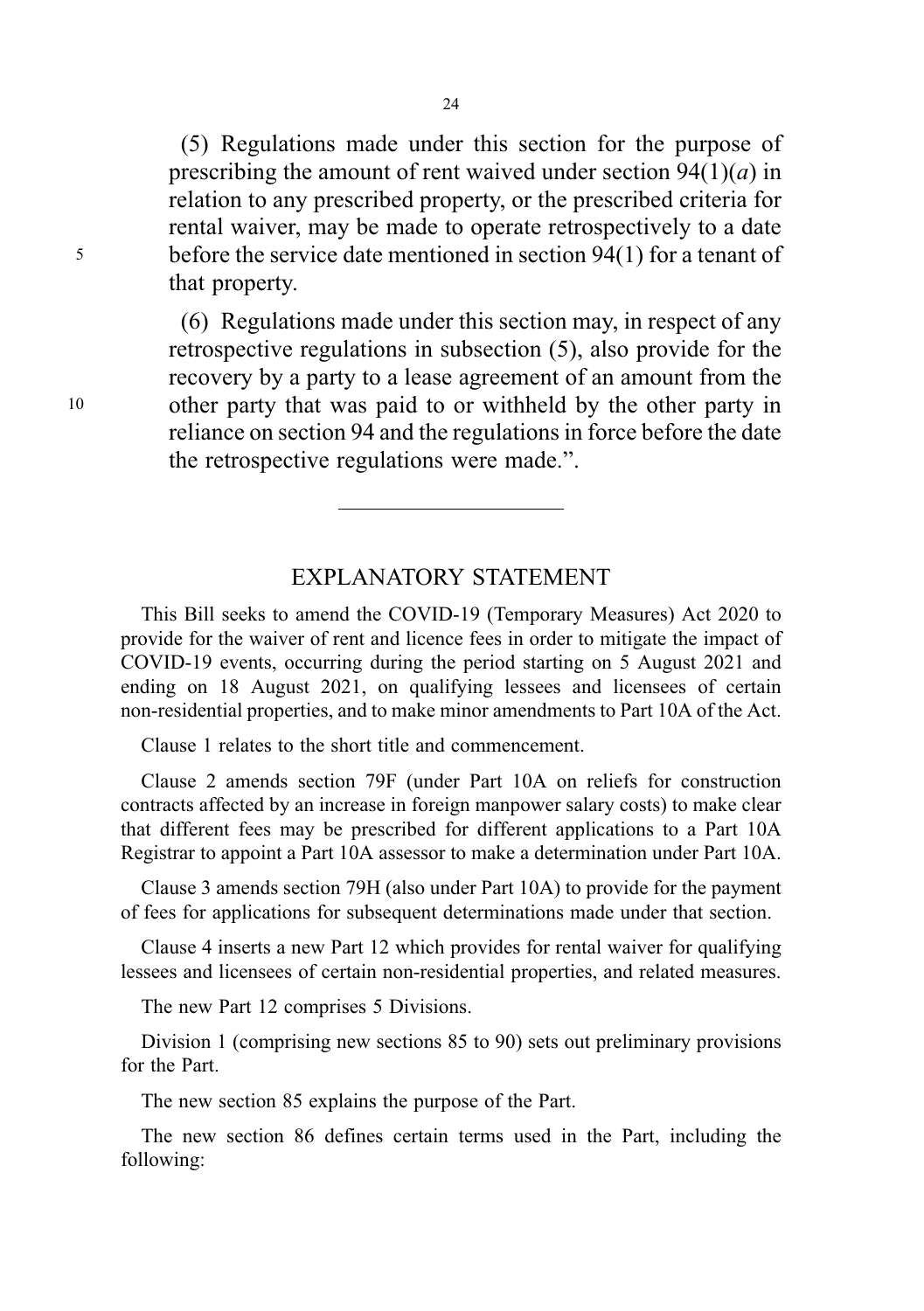- (a) the term "lease agreement" is defined as an agreement for leasing or licensing a prescribed property that is in writing or evidenced in writing, and includes a lease or a licence;
- (b) the term "PTO" is defined to mean a tenant of a prescribed property (i.e., a property prescribed in regulations to be made under the Part) who is an occupier of that property;
- (c) the term "PTO chain" is defined to mean a chain of landlords and tenants of a prescribed property that ends with a PTO.

The new section 87 designates the Minister charged with the responsibility for law as the Authority responsible for the administration of the Part. The Authority may delegate the Authority's functions and powers under the Part (except the new sections 88 and 89, and the power of delegation) to a public officer or a public body.

The new section 88 requires the Authority to appoint a Registrar of rental waiver assessors (called the Registrar). The Authority may also appoint Deputy Registrars of rental waiver assessors.

The new section 89 requires the Authority to appoint a panel of rental waiver assessors.

The new section 90 sets out the lease agreements to which the Part applies.

As regards a PTO and the PTO's landlord for a prescribed property, the Part applies to a lease agreement between them that is in force during the period starting on 5 August 2021 and ending on 18 August 2021, and —

- (a) is entered into, or renewed, before 20 July 2021; or
- (b) is entered into before 20 July 2021, and is renewed automatically or in exercise of a right of renewal in the lease agreement on or after that date.

As regards a tenant (not being a PTO) and the tenant's landlord in a PTO chain for the prescribed property, the Part applies to a lease agreement between them if the Part applies to the lease agreement between the PTO and the PTO's landlord in the PTO chain for the prescribed property.

The Part does not apply to any property owned by the Government.

Division 2 (comprising new sections 91 to 94) provides for rental waiver.

The new section 91 states that a PTO of a prescribed property is eligible for rental waiver under the Part if the PTO satisfies the prescribed criteria for rental waiver. The prescribed criteria will be specified in regulations to be made under the Part.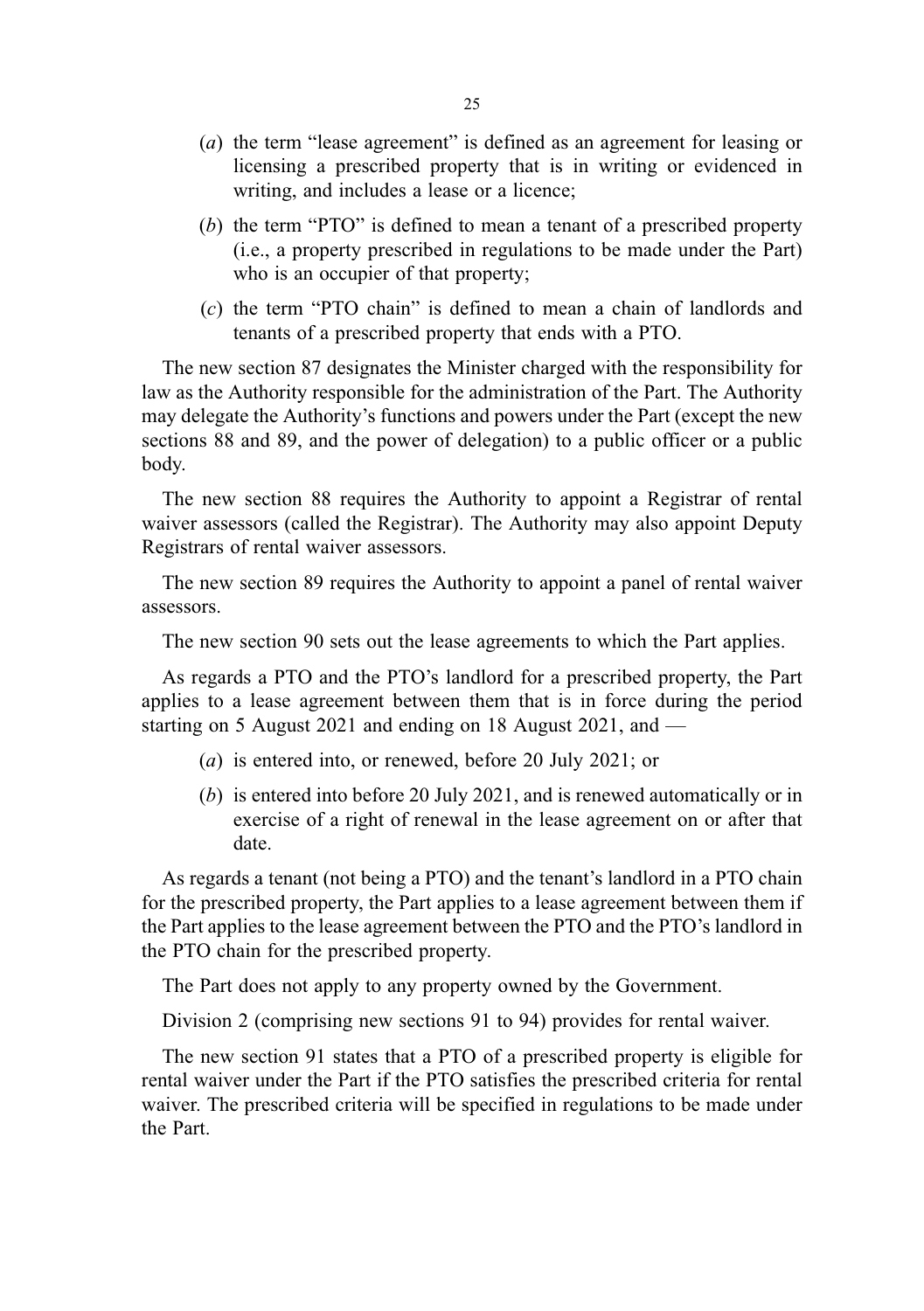Further, the lease agreement between a PTO and the PTO's landlord must be duly stamped on or before 2 August 2021 if the lease agreement is chargeable with stamp duty under the Stamp Duties Act.

The new section 92 provides for a notice of rental waiver to be issued by the Authority to a PTO of a prescribed property. A notice of rental waiver will only be issued if the PTO's lease agreement is one to which the Part applies by virtue of the new section 90 and (if chargeable with stamp duty) is duly stamped. However, a notice of rental waiver may be issued even though the lease agreement is not duly stamped, if a determination has been made under Division 4 that it is just and equitable for a notice to be issued (called a Division 4 determination).

The new section 93 states that a PTO who receives a notice of rental waiver (under the new section 92) and wishes to receive rental waiver under the Part must serve a copy of the notice and the PTO's supporting documents on the PTO's landlord in the PTO chain, within the prescribed time.

A tenant (not being a PTO) in the PTO chain for the prescribed property who receives a copy of the notice of rental waiver and the PTO's supporting documents under the new section 93 must, in order to also enjoy rental waiver under the Part for the prescribed property, serve copies of the notice and PTO's supporting documents on the tenant's landlord in the PTO chain, within the prescribed time.

Regulations to be made under the Part will specify the prescribed times and the PTO's supporting documents that are required to be served.

The new section 94 provides that on the date that a tenant (whether or not a PTO) serves on the tenant's landlord in the PTO chain for the prescribed property the notice of rental waiver and the PTO's supporting documents, the following are waived:

- (a) rent payable by the tenant for the prescribed property of a prescribed amount and for a prescribed period;
- (b) interest or other charge on the waived rent mentioned in paragraph  $(a)$ .

The tenant is, therefore, not liable for the rent for the prescribed period up to the prescribed amount and any interest or other charge on that amount. If any rent (including any interest or other charge on the rent) for the prescribed period has already been paid, the payment (up to the waived amount) will be offset against rent payable for future months of the lease agreement. If this is not possible or if there is any balance left after the offset, the tenant may recover the waived amount or the balance from the tenant's landlord.

The prescribed amount and prescribed period will be specified in regulations to be made under the Part.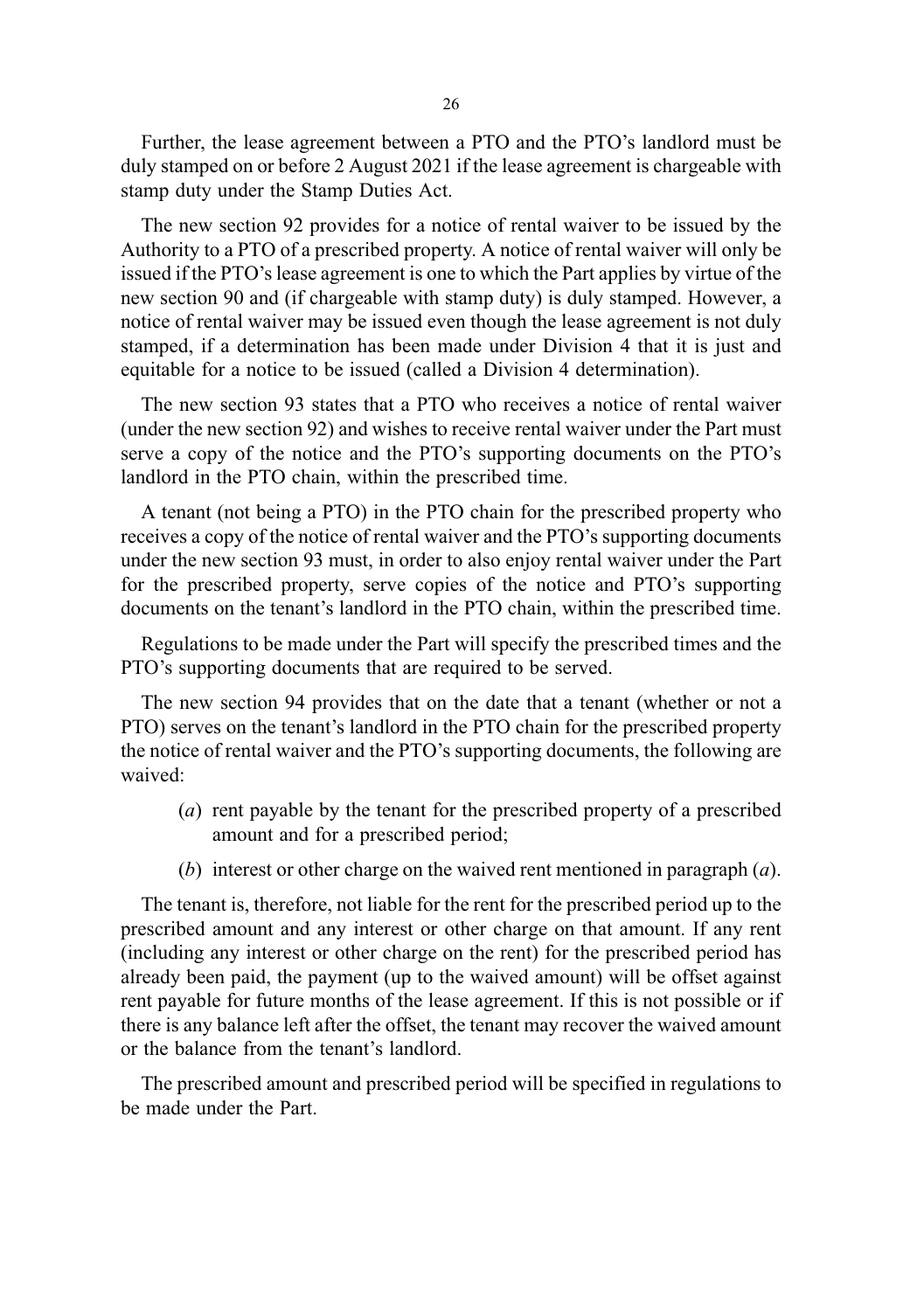Division 3 (comprising new sections 95 to 99) establishes a regime for determining the entitlement of a tenant for rental waiver, or reduction or reversal of rental waiver on certain grounds.

The new section 95 deals with an application for appointment of a rental waiver assessor, and applies to a landlord and the landlord's tenant (whether or not a PTO) in a PTO chain for a prescribed property when the landlord's tenant serves on the landlord the notice of rental waiver and the PTO's supporting documents mentioned in the new section 93.

The landlord may apply to the Registrar to appoint a rental waiver assessor to make a determination on any of the following:

- (a) whether the PTO in the PTO chain satisfies the prescribed criteria for rental waiver;
- (b) whether the landlord's tenant complied with the requirements of the new section 93(1) or (2) (as applicable to the tenant), and (in the event of any non-compliance) whether the non-compliance was material in the circumstances of the case;
- $(c)$  where the landlord is the owner of the prescribed property whether the prescribed criteria for reversal of rental waiver are satisfied (the prescribed criteria will be specified in regulations to be made under the Part);
- (d) where the landlord is the owner of the prescribed property whether it is just and equitable in the circumstances of the case for the rental waiver to be reversed;
- (e) whether it is just and equitable in the circumstances of the case for the rental waiver to be reduced, and (if it is to be reduced) the amount of the reduction;
- (f) the actual amount of the rent under the lease agreement between the landlord and the landlord's tenant;
- (g) the actual amount of any component of the formula used to compute the prescribed amount of rent that is waived for the landlord's tenant under the new section 94(1).

However, the landlord cannot make an application for a determination under paragraph  $(a)$  above if a Division 4 determination had been made earlier in relation to the PTO. This is because a rental waiver assessor can only make a Division 4 determination in relation to a PTO if the rental waiver assessor has first determined (under the new section  $102(2)$ ) that the PTO satisfies the prescribed criteria for rental waiver.

The tenant may apply to the Registrar to appoint a rental waiver assessor to make a determination on any of the following: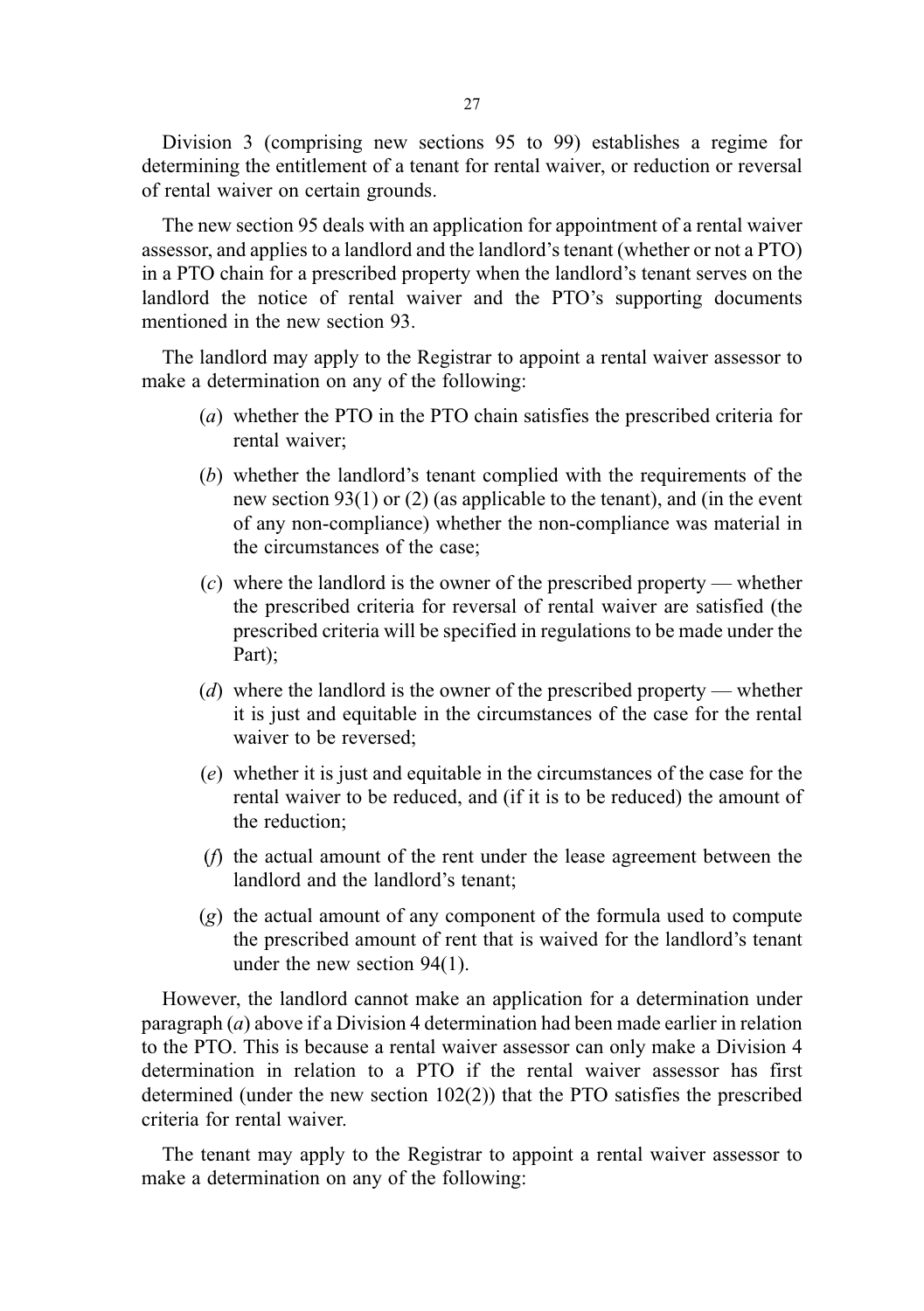- (a) the actual amount of the rent under the lease agreement between the tenant and the tenant's landlord;
- (b) the actual amount of any component of the formula used to compute the prescribed amount of rent that is waived for the tenant under the new section 94(1).

The new section 96 deals with the Registrar's powers in relation to an application made under the new section 95.

The new section 97 deals with the determinations that a rental waiver assessor may make on an application made under the new section 95.

The new section 98 empowers a rental waiver assessor to vary or replace a determination made under the new section 97, or make a further determination.

The new section 98 also empowers a rental waiver assessor to reverse a determination made under the new section 102(2) (in relation to a Division 4 determination) that a PTO satisfies the prescribed criteria for rental waiver.

The new section 99 provides the consequences for various determinations of a rental waiver assessor.

If a rental waiver assessor determines that a PTO in a PTO chain for a prescribed property does not satisfy the prescribed criteria for rental waiver, or reverses a determination made under the new section 102(2) that the PTO satisfies such criteria, then the rental waiver given to every tenant of the prescribed property in the PTO chain is reversed.

If a rental waiver assessor determines that a tenant (called the subject tenant) in a PTO chain for a prescribed property did not comply with any of the requirements of the new section 93(1) or (2) (as applicable to the subject tenant) and that the non-compliance was material in the circumstances of the case, then —

- (a) in the case where the subject tenant is the  $PTO$  the rental waiver given to every tenant of the prescribed property in the PTO chain is reversed; or
- (b) in the case where the subject tenant is not the  $PTO$  the rental waiver given to the subject tenant, and every tenant above the subject tenant in the PTO chain, is reversed.

If a rental waiver assessor determines, in relation to a prescribed property, that the prescribed criteria for reversal of rental waiver are satisfied, then the rental waiver given to every tenant of the prescribed property in the PTO chain is reversed.

If a rental waiver assessor determines that it is just and equitable in the circumstances of the case, in relation to the owner of a prescribed property, for the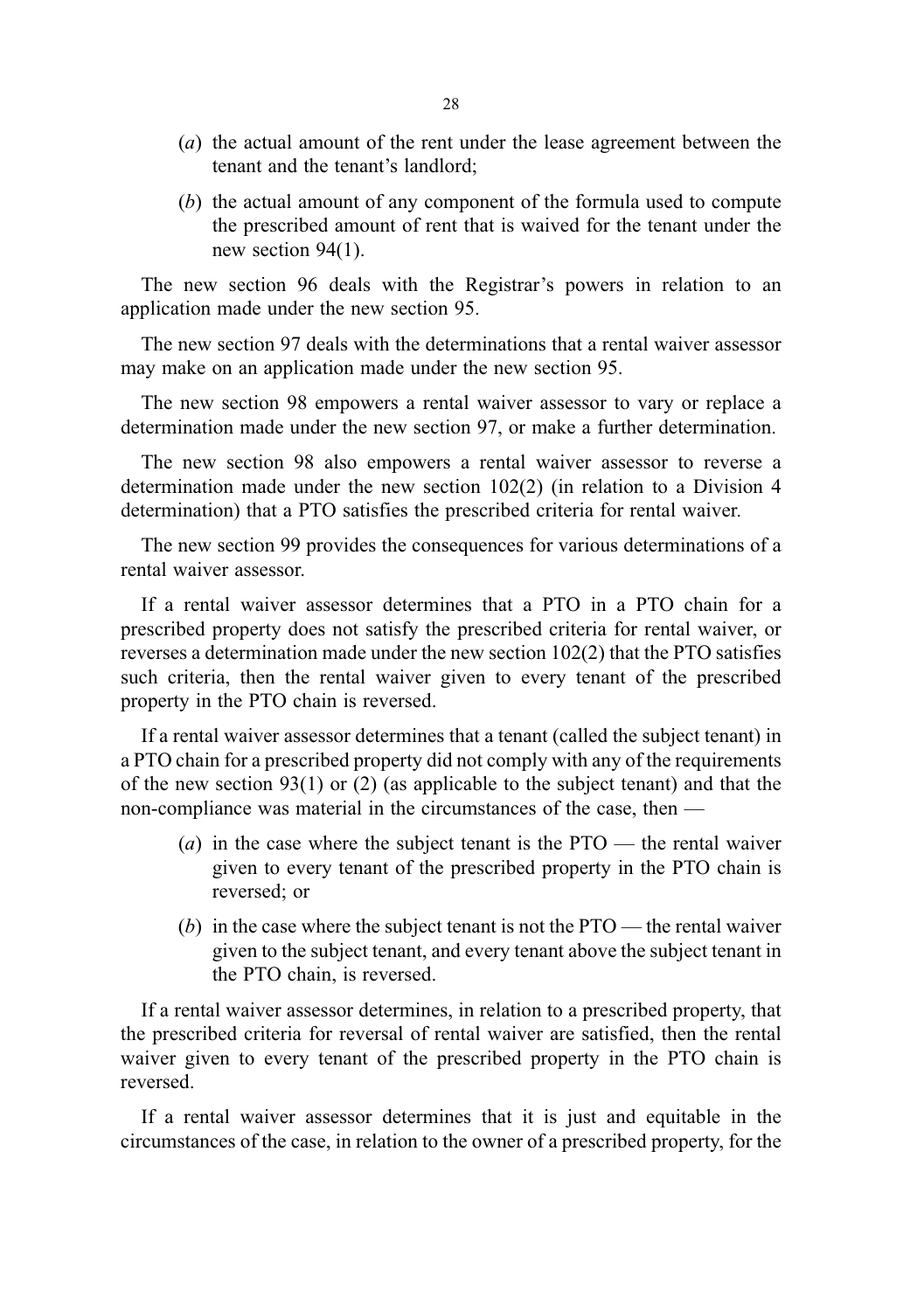rental waiver to be reversed, then the rental waiver given to every tenant of the prescribed property in the PTO chain is reversed.

If a rental waiver assessor determines that it is just and equitable in the circumstances of the case, in relation to a landlord, for the rental waiver to be reduced, then the rental waiver applicable to the landlord is reduced by the amount determined by the rental waiver assessor.

Division 4 (comprising new sections 100, 101 and 102) provides for the manner in which a PTO with an unstamped lease agreement may obtain rental waiver under the Part.

The new section 100 provides that a PTO of a prescribed property whose lease agreement does not satisfy the stamp duty requirement under the new section 91(2) may apply to the Registrar to appoint a rental waiver assessor to make a Division 4 determination.

The new section 101 deals with the Registrar's powers in relation to an application made under the new section 100.

The new section 102 enables a rental waiver assessor to make a determination, on an application by a PTO (PTO applicant) under the new section 100, whether it is just and equitable in the circumstances of the case for a notice of rental waiver to be issued to the PTO applicant even though the PTO's lease agreement has not been duly stamped. The rental waiver assessor can only make a determination on the application if the rental waiver assessor has first determined that the PTO applicant satisfies the prescribed criteria for rental waiver.

Division 5 (comprising new sections 103 to 107) provides for miscellaneous matters.

The new section 103 applies certain provisions in Part 2 to proceedings before a rental waiver assessor, and to the Registrar and rental waiver assessors.

The new section 104 deals with administrative support services to be provided by the Inland Revenue Authority of Singapore and Singapore Land Authority for the purposes of the Part.

The new section 105 disapplies the duty of secrecy under section 6 of the Income Tax Act so that the relevant information obtained pursuant to that Act may be disclosed to the Authority, Registrar and rental waiver assessors.

The new section 106 criminalises the making of a false declaration or statement under or for the purposes of the Part.

The new section 107 empowers the Minister charged with the responsibility for law to make regulations.